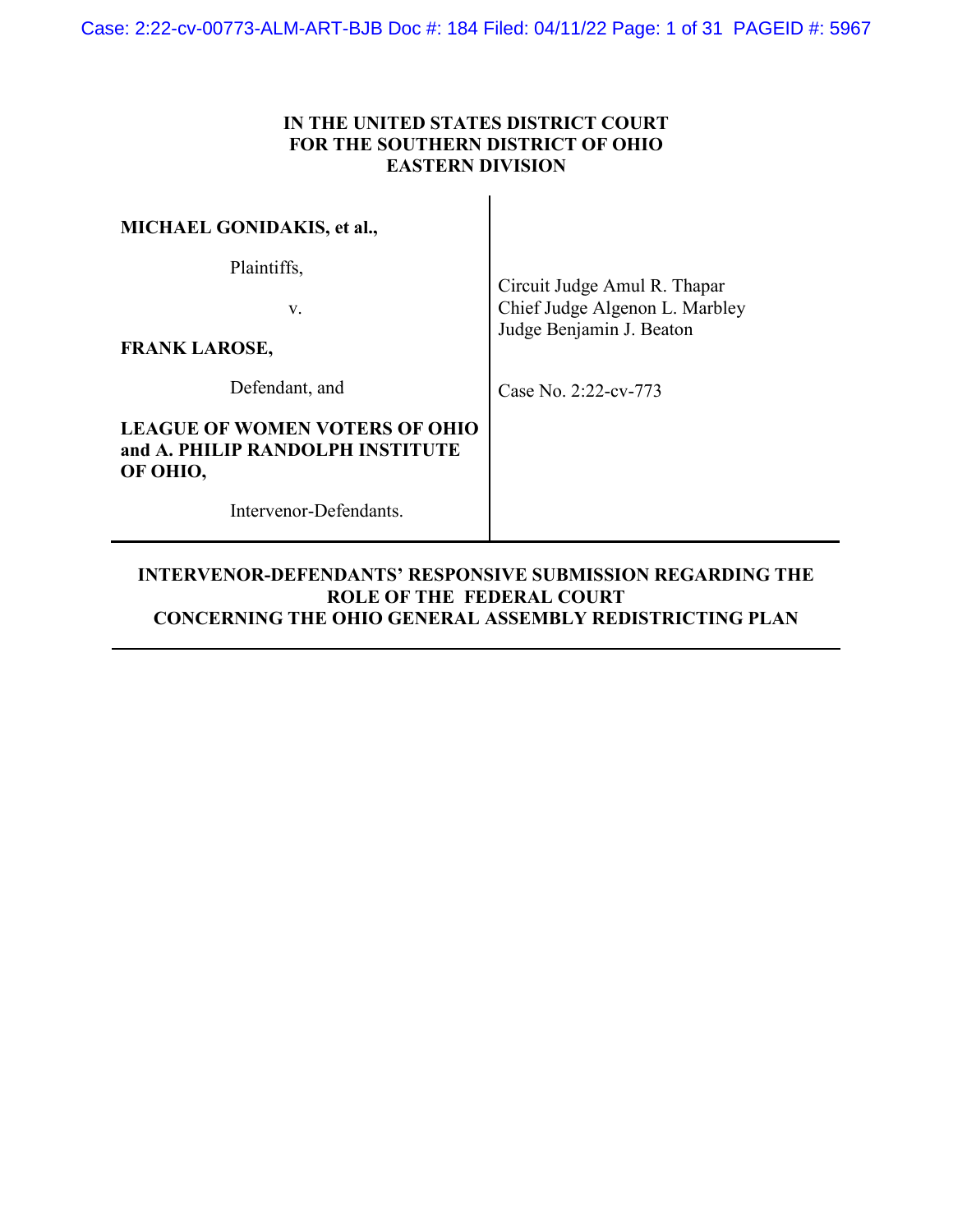# **Table of Contents**

| I.   |                                                          |                                                                                                                                               |                                                                                                                             |  |  |  |  |
|------|----------------------------------------------------------|-----------------------------------------------------------------------------------------------------------------------------------------------|-----------------------------------------------------------------------------------------------------------------------------|--|--|--|--|
| П.   | THIS COURT SHOULD NOT DIRECT A MAP THAT HAS BEEN HELD TO |                                                                                                                                               |                                                                                                                             |  |  |  |  |
|      | A.                                                       | Federal Courts Must Defer to State Law to the Greatest Extent Consistent                                                                      |                                                                                                                             |  |  |  |  |
|      | <b>B.</b>                                                | Ohio's Policy Choices Are Reflected First and Foremost by the Ohio<br>Constitution as Construed by the Supreme Court of Ohio, Not the Acts of |                                                                                                                             |  |  |  |  |
|      |                                                          | 1.                                                                                                                                            |                                                                                                                             |  |  |  |  |
|      |                                                          | 2.                                                                                                                                            | The Supreme Court of Ohio determines the meaning of the                                                                     |  |  |  |  |
|      |                                                          | 3.                                                                                                                                            | Under the Ohio Constitution, the Supreme Court of Ohio's legal                                                              |  |  |  |  |
|      |                                                          | 4.                                                                                                                                            | Because the Commission's maps were passed outside the<br>Commission's authority, they are mere ultra vires acts that do not |  |  |  |  |
|      |                                                          | 5.                                                                                                                                            | Arizona State Legislature does not authorize this Court to ignore                                                           |  |  |  |  |
| III. | THIS COURT SHOULD NOT DIRECT THAT ELECTIONS BE HELD      |                                                                                                                                               |                                                                                                                             |  |  |  |  |
| A.   |                                                          |                                                                                                                                               |                                                                                                                             |  |  |  |  |
|      | <b>B.</b>                                                |                                                                                                                                               |                                                                                                                             |  |  |  |  |
| IV.  |                                                          |                                                                                                                                               |                                                                                                                             |  |  |  |  |
|      | A.                                                       |                                                                                                                                               |                                                                                                                             |  |  |  |  |
|      | <b>B.</b>                                                |                                                                                                                                               |                                                                                                                             |  |  |  |  |
|      | $\mathcal{C}$ .                                          |                                                                                                                                               |                                                                                                                             |  |  |  |  |
| V.   | PLAINTIFFS WILL SUFFER NO IRREPARABLE INJURY DUE TO THE  |                                                                                                                                               |                                                                                                                             |  |  |  |  |
| VI.  |                                                          |                                                                                                                                               |                                                                                                                             |  |  |  |  |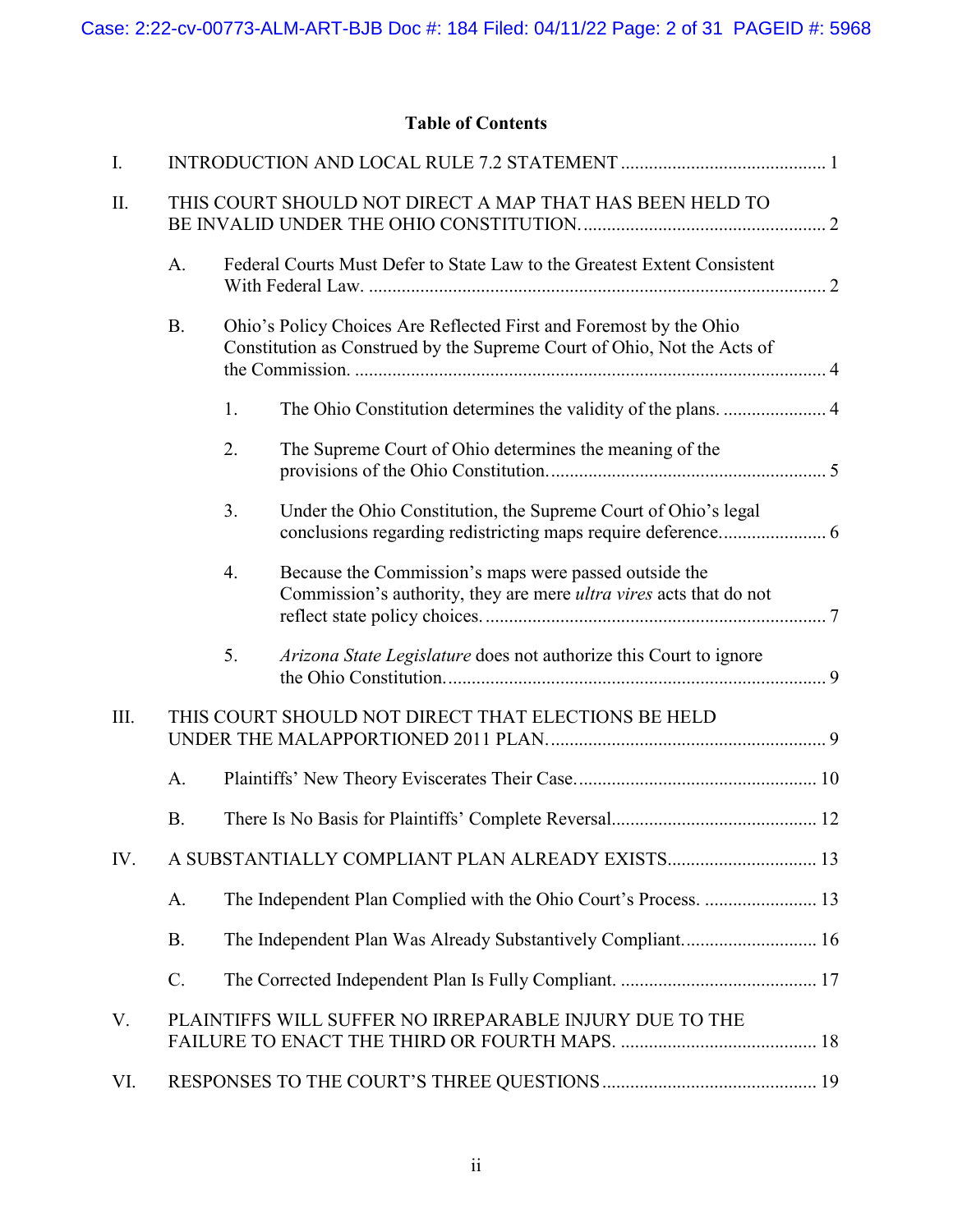|       | A.             |                                                                     | Question 1: Is there a federal right to vote in a primary if state law<br>requires a primary for state elections? (Please provide the specific text in<br>the Constitution or a constitutional doctrine that grounds this right) 19 |  |
|-------|----------------|---------------------------------------------------------------------|-------------------------------------------------------------------------------------------------------------------------------------------------------------------------------------------------------------------------------------|--|
|       | B.             |                                                                     | Question 2: May Ohio simply not hold a primary and have a general<br>election? If so, how would Ohio law provide for a general election for                                                                                         |  |
|       | C.             |                                                                     | Question 3: Does the federal court have authority to move a primary                                                                                                                                                                 |  |
| VII.  |                |                                                                     | THIS COURT CAN ENACT REMEDIES THAT MINIMALLY INVADE THE<br>STATE REDISTRICTING, ELECTION, AND JUDICIAL PROCESS.  23                                                                                                                 |  |
|       | A.             |                                                                     | The State Redistricting Process Should Be Permitted to Continue Until                                                                                                                                                               |  |
|       | <b>B.</b>      | This Court Should Only Set a Primary Date if Ohio Does Not Do So by |                                                                                                                                                                                                                                     |  |
|       | $\mathbf{C}$ . |                                                                     | The Independent Plan Can Be Timely Implemented if this Court Must                                                                                                                                                                   |  |
|       |                | 1.                                                                  |                                                                                                                                                                                                                                     |  |
|       |                | 2.                                                                  |                                                                                                                                                                                                                                     |  |
|       |                | 3.                                                                  | Drs. Johnson and McDonald should be appointed as Special<br>Masters to confirm that the (Revised) Independent Plan is                                                                                                               |  |
| VIII. |                |                                                                     |                                                                                                                                                                                                                                     |  |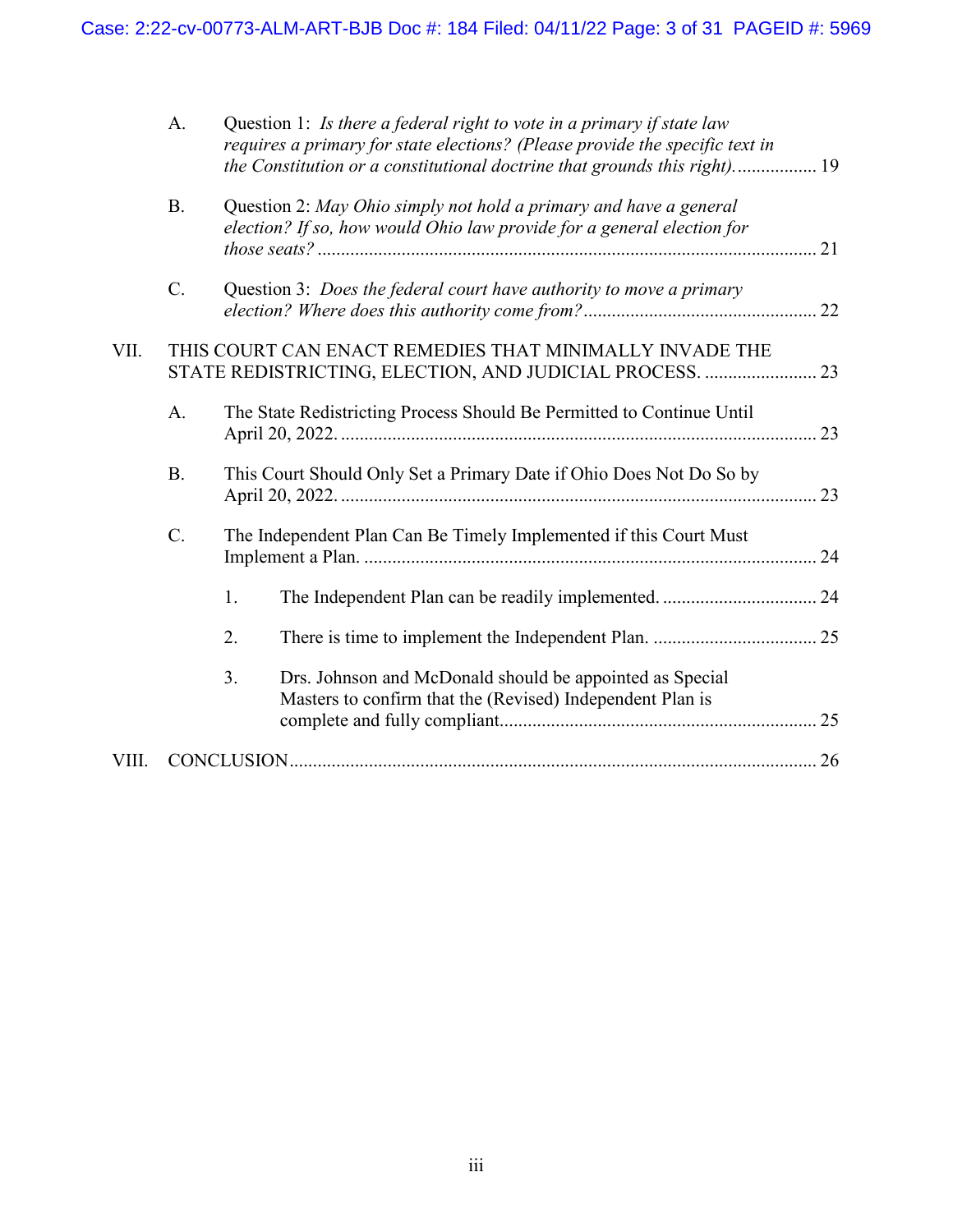# <span id="page-3-0"></span>**I. INTRODUCTION AND LOCAL RULE 7.2 STATEMENT**

Plaintiffs ask this Court to ignore the Ohio Constitution and direct the implementation of plans that have been held invalid by the Supreme Court of Ohio.<sup>1</sup> In the alternative, they now reverse course and seek implementation of the 2011 map – an ironic request, since the very purpose of their Complaint and original motion for preliminary injunction was to avoid any risk of that malapportioned map being implemented.<sup>2</sup> All the while, Plaintiffs ignore the fact that a substantively compliant plan presently exists – the plan drawn for the Ohio Redistricting Commission (the "Commission") by the Independent map-drawers (the "Independent Plan").<sup>3</sup> It can be implemented in short order. Given the facts, Plaintiffs have no irreparable injury.<sup>4</sup>

In response to the Court's three questions, Intervenor-Defendants submit<sup>5</sup>:

(1) Where the state election law scheme includes the right to vote in a primary, the

federal right to vote extends to the right to vote in that primary.

(2) Under Ohio law, the General Assembly can dispense with a primary and provide for a petition process for a November election. That change, however, would require a new act of the legislature.

(3) This Court has the authority to set a primary date should the Ohio legislature fail to act.

 $\overline{a}$ 

<sup>1</sup>  *See* Section II (pp. 2-9), *infra*; *see also Bush v. Gore*, 531 U.S. 98 (2000); *Reynolds v. Sims*, 377 U.S. 533 (1964); *White v. Wesier*, 412 U.S. 783 (1973); *Ohio ex rel. Skaggs v. Brunner*, 549 F.3d 468 (6th Cir. 2008).

<sup>2</sup> *See* Section III (pp. 9-13), *infra.*

<sup>3</sup> *See* Section IV (pp. 13-18), *infra*.

<sup>4</sup> *See* Section V (pp. 18-19), *infra*; *see also D.T. v. Sumner Cnty. Schs.*, 942 F.3d 324, 327 (6th Cir. 2019).

<sup>5</sup> *See* Section VI (pp. 9-23), *infra*; *see also Smith v. Allwright*, 321 U.S. 649 (1944).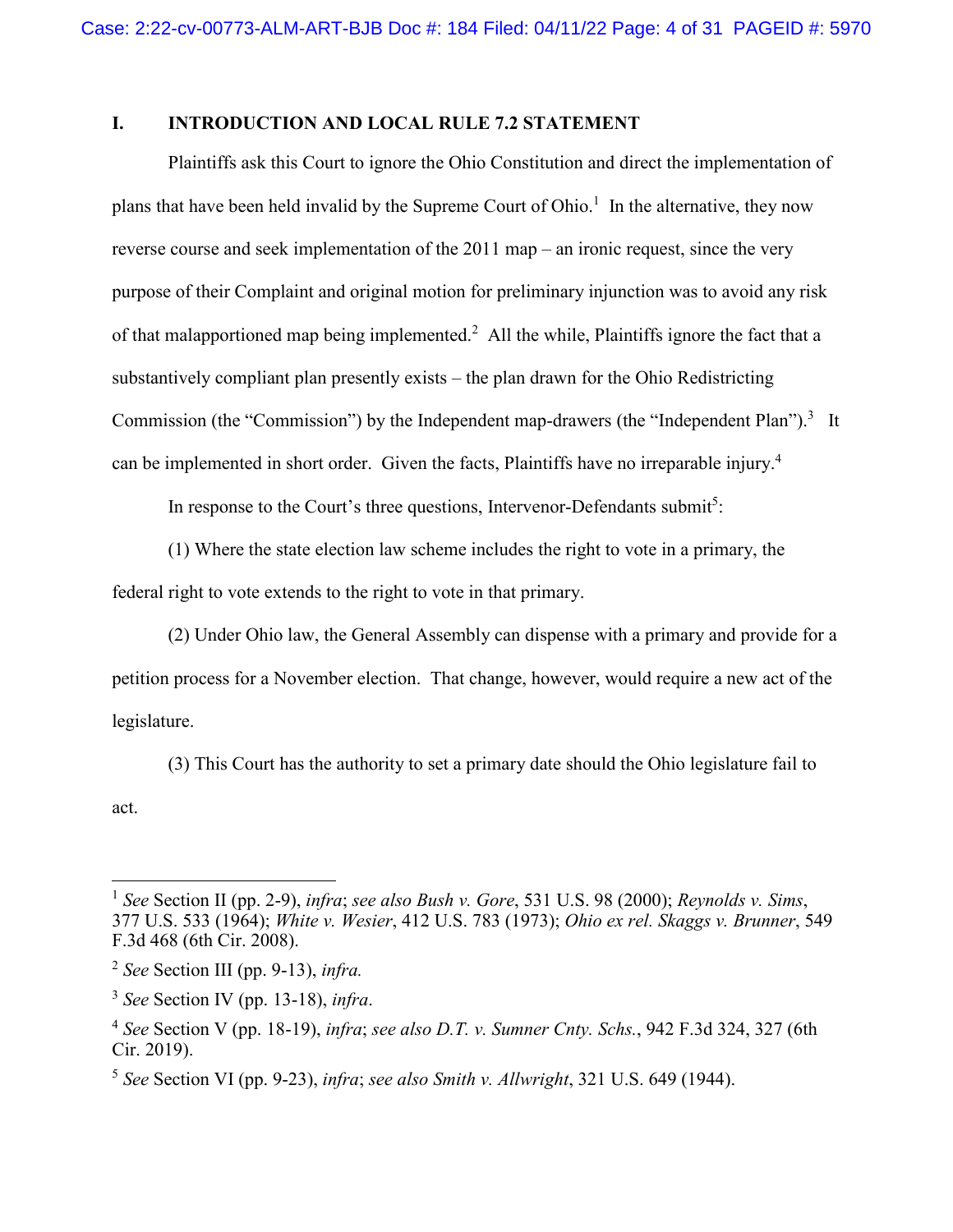This Court should permit Ohio to carry out its choice by April 20, 2022.<sup>6</sup> If Ohio does not set a primary date by April 20 or pass a law so that the November election can proceed by petition, this Court should direct an August 2, 2022 primary. This Court should also set April 20, 2022 as the deadline for the implementation of a district plan – and should do so if Ohio has not enacted a plan by that date.

To make sure that a plan is in place by April 20, this Court should appoint Drs. McDonald and Johnson as special masters so that they can finalize the Independent Plan. Given the minimal amount of work that would be required, Intervenor-Defendants submit that this work can commence on Monday, April 18, 2022.

### <span id="page-4-0"></span>**II. THIS COURT SHOULD NOT DIRECT A MAP THAT HAS BEEN HELD TO BE INVALID UNDER THE OHIO CONSTITUTION.**

### <span id="page-4-1"></span>**A. Federal Courts Must Defer to State Law to the Greatest Extent Consistent With Federal Law.**

A federal court may not compel state officials to implement a plan in defiance of state law, when the underlying state law is not in direct conflict with federal law. *See, e.g.*, *Bush v. Gore,* 531 U.S. 98, 111 (2000) (per curiam) (refusing to direct the Florida Supreme Court to issue an order in violation of the Florida Election Code); *see* Int.-Def Sub. Regarding the Role of the Fed. Ct., ECF No. 163 at 4945-4946.

Plaintiffs remarkably argue that this court should not be "troubled" by the disregard for the Ohio Constitution that they invite. *See* Pls.' Post-Hr'g Br. in Support of Second Mot. for P.I., ECF No. 160 at PageID  $\#$  4525. They implausibly maintain that there is nothing "sacrosanct" about the document because it covers a wider array of issues and has a lower barrier to being

 6  *See* Section VII (pp. 23-25), *infra*.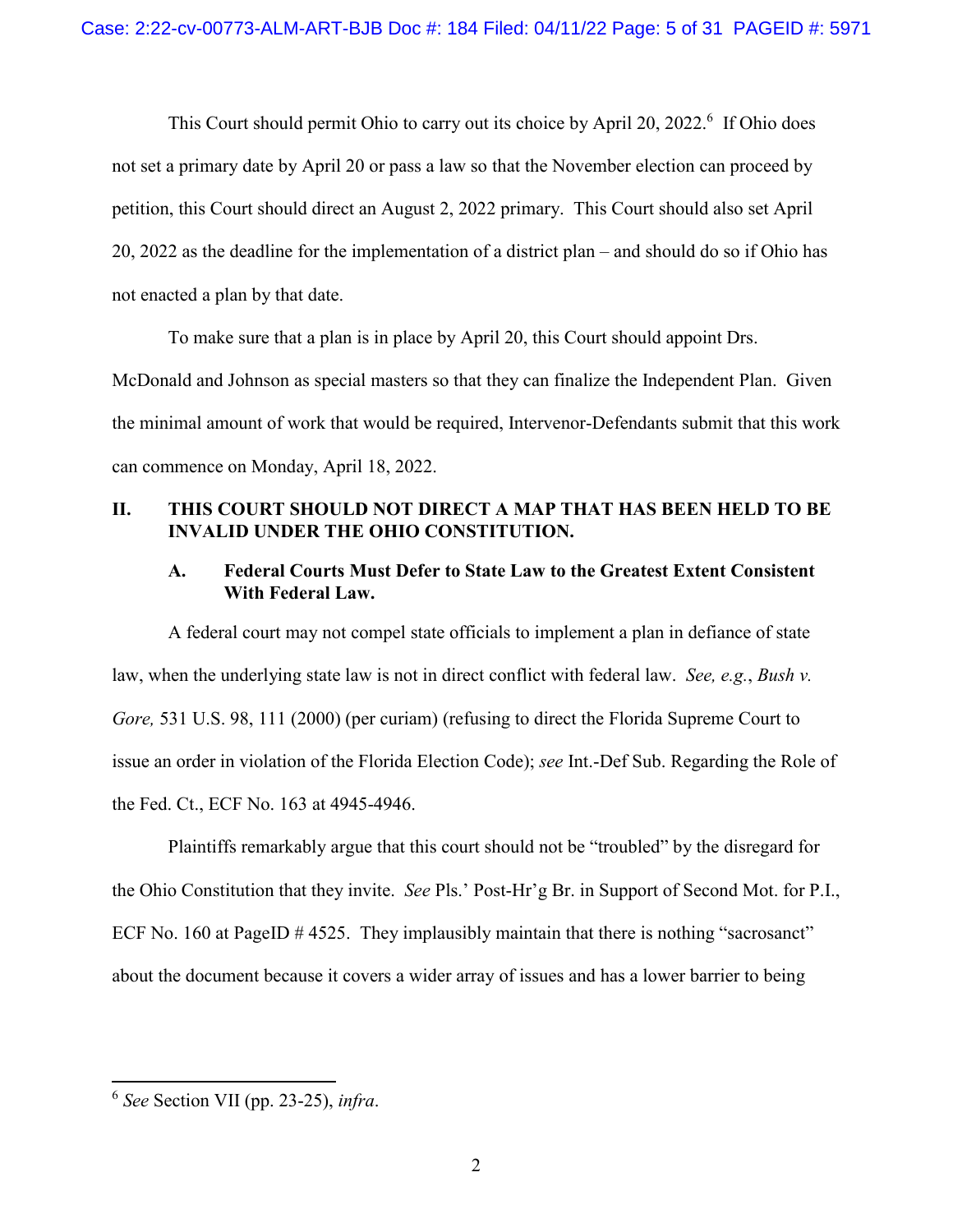amended than its federal counterpart. *Id*. at PageID # 4525-4526. There is no logical link between these premises and Plaintiffs' invitation to ignore the state constitution.

Plaintiffs buttress these *non sequiturs* with references to constitutional provisions governing livestock. *See* Pls.' Post-Hr'g Br. in Support of Second Mot. for P.I., ECF No. 160 at PageID # 4525-26 (referencing Ohio Constitution, art. XIV, §1, which creates a Livestock Care Standards Board). But Article XI is not chicken feed. Article XI deals with a fundamental component of Ohio's system of self-government. It was passed with 71.5% of the popular vote. It is not so easily discarded.

Plaintiffs seek to invoke the Supremacy Clause to justify their disregard for the Ohio Constitution. Plaintiffs overreach.

No one denies that the Supremacy Clause demands federal law prevail "[w]hen there is an unavoidable conflict" with state law, *see* Pls.' Post-Hr'g Br. in Support of Second Mot. for P.I., ECF No. 160 at PageID # 4524 (quoting *Reynolds v. Sims*, 377 U.S. 533, 584 (1964)). But a need for federal intervention does not give federal courts *carte blanche* to disregard aspects of the state redistricting legal structure not inconsistent with federal law. *See Upham v. Seamon*, 456 U.S. 37, 42–43 (1982) (per curiam) (A federal court may not impose a "court-ordered plan that reject[s] state policy choices more than [is] necessary to meet the specific constitutional violations involved" because a "district court's modifications of a state plan are limited to those necessary to cure any constitutional or statutory defect."). And as previously explained, there is no conflict here between Ohio's Article XI and the United States Constitution. *See id.* at PageID # 4947-4948.

Indeed, on the very page of the *Reynolds* opinion to which Plaintiffs cite, the Supreme Court states unambiguously that "courts should attempt to accommodate the relief ordered to the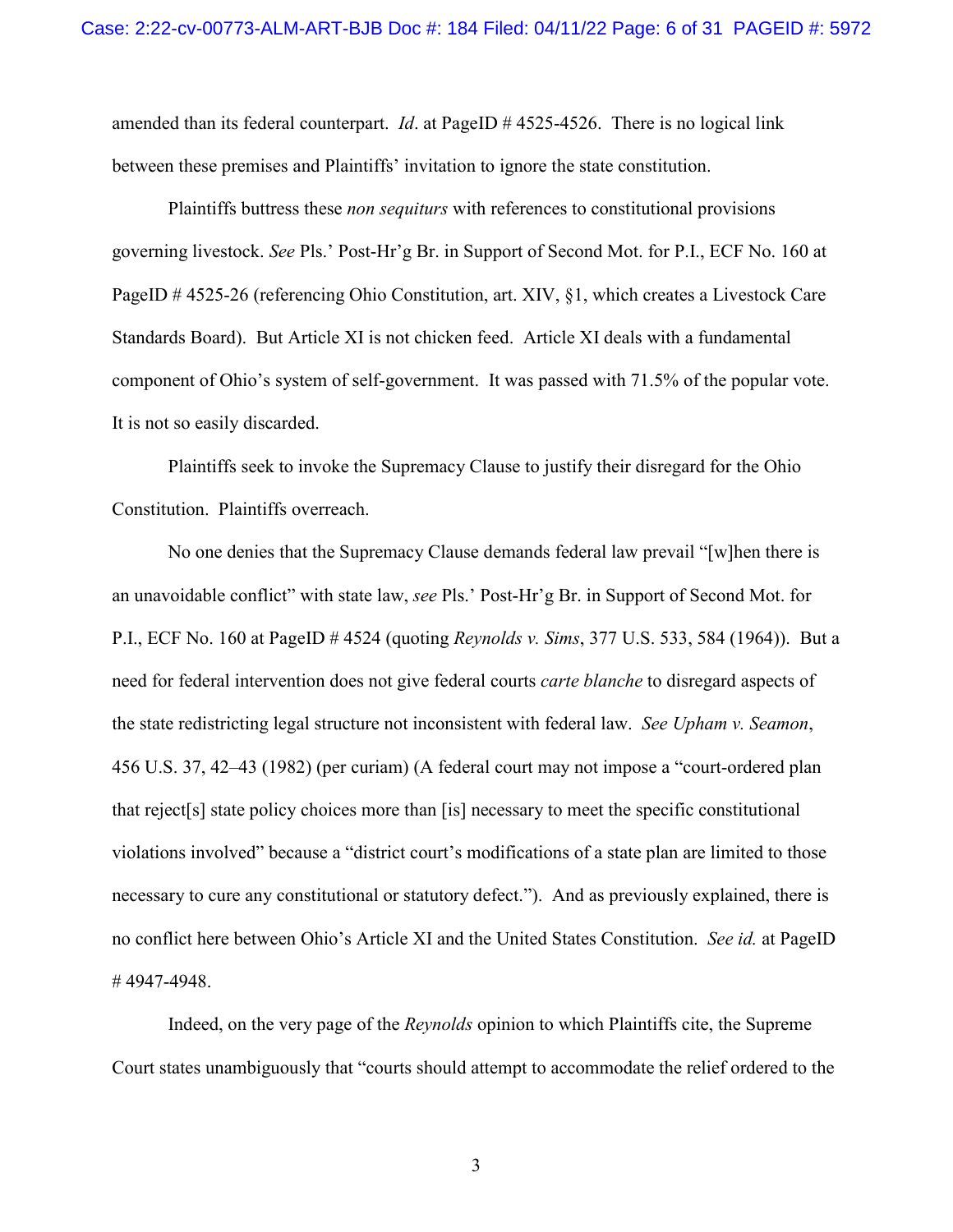apportionment provisions of state constitutions insofar as is possible." *Reynolds*, 377 U.S. at

<span id="page-6-0"></span>584. Casting aside the state constitution hardly meets that test.

# **B. Ohio's Policy Choices Are Reflected First and Foremost by the Ohio Constitution as Construed by the Supreme Court of Ohio, Not the Acts of the Commission.**

Plaintiffs argue that it is the acts of the Commission, and not the Ohio Constitution or the Supreme Court of Ohio, that reflect Ohio's policy choices. Not so.

# **1. The Ohio Constitution determines the validity of the plans.**

<span id="page-6-1"></span>Adherence to state policy requires adherence to state law. *See White v. Wesier*, 412 U.S. 783, 795 (1973) ("[A] federal district court, in the context of legislative reapportionment, should follow the policies and preferences of the State, as expressed in statutory and constitutional provisions or in the reapportionment plans proposed by the state legislature, whenever adherence to state policy does not detract from the requirements of the Federal Constitution[]."); *see also Shayer v. Kirkpatrick*, 541 F. Supp. 922, 932 (W.D. Mo.), *aff'd sub nom*. *Schatzle v. Kirkpatrick*, 456 U.S. 966 (1982) (prioritizing state constitutional requirements after determining compliance with federal law).

And all state governmental decisions – whether those of the legislature or the Commission – are subordinate to the state's constitution. After all, "[a]n unconstitutional act is not a law; it confers no rights; it imposes no duties; affords no protection; it creates no office; it is in legal contemplation, as inoperative as though it had never been passed." *Norton v. Shelby County*, 118 U.S. 425, 442 (1886); *Shayer*, 541 F. Supp. at 932 (prioritizing the state's constitutional requirements for redistricting above non-legal expressions of state policy, and refusing to treat the policy reflected in a proposed bill that was not enacted as the policy of the state because doing so "would be a massive intrusion into the [state] legislative process"). The Supreme Court of Ohio has unremarkably held that the Ohio Constitution is the supreme law of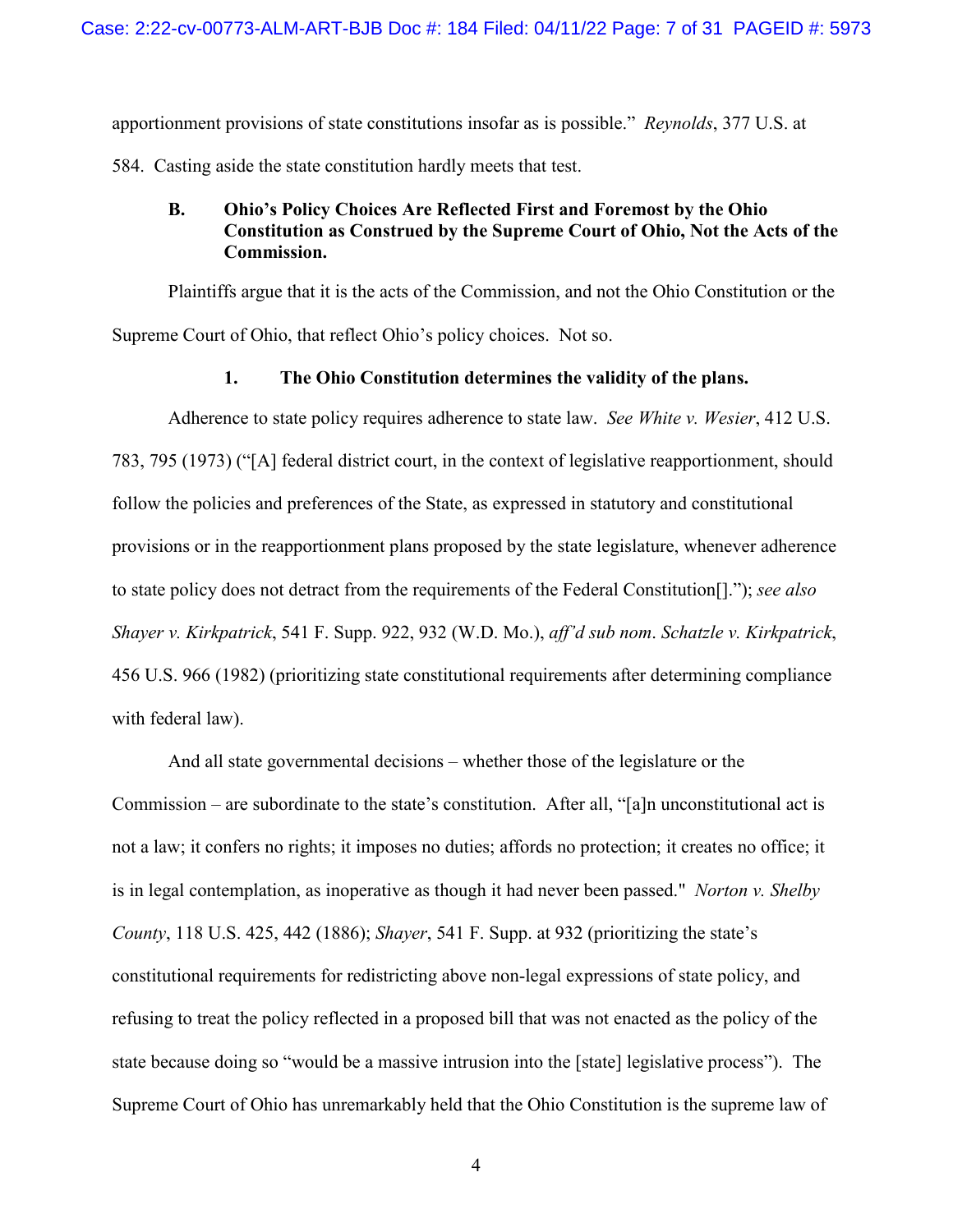the state that supersedes other governmental actions. *State ex rel. Weinberger v. Miller,* 87 Ohio St. 12, 26-27 (1912) ("There can be no honest controversy but that the written Constitution of the state is the paramount law . . . it is the duty of the court to sustain the paramount law and refuse to enforce any and all legislation in contravention thereof.").

### **2. The Supreme Court of Ohio determines the meaning of the provisions of the Ohio Constitution.**

<span id="page-7-0"></span>There is no dispute that the Supreme Court of Ohio is "the ultimate arbiter of Ohio law." *Ohio ex rel. Skaggs v. Brunner,* 549 F.3d 468, 472 (6th Cir. 2008); *see, e.g., Hortonville Dist. v. Hortonville Ed. Assn,* 426 U.S. 482, 488 (1976) ("We are, of course, bound to accept the interpretation of [state] law by the highest court of [that] State.").

Not surprisingly, Ohio's Attorney General and Secretary of State do not disagree. They have acknowledged they are duty-bound to follow the Supreme Court of Ohio's interpretation of the Ohio Constitution as regards redistricting plans. *See* Feb. 22, 2022 Letter from Attorney General Yost to Ohio General Assembly, ECF No. 91-4 at PageID # 1505 ("The federal court may not order the use of a map that was rejected by the Ohio Supreme Court, where the underlying provision of the state constitution has not been found to violate the federal constitution."); LaRose Br., ECF No. 164 at Page ID # 5395 n.2 ("If the Supreme Court were to rule that the Fourth Plan violates Art. XI, then the Secretary, as a statewide official who swore an Oath to obey Ohio's Constitution, should no longer advocate for the adoption of the Fourth Plan.").

State Courts are given particular deference when interpreting law governing state elections. *See Democratic Nat'l Comm. v. Wisconsin State Legislature*, 141 S. Ct. 28 (2020) (noting the difference in "the authority of state courts to apply their own constitutions to election regulations" and cases involving federal elections) (Roberts, CJ, concurring); *see also*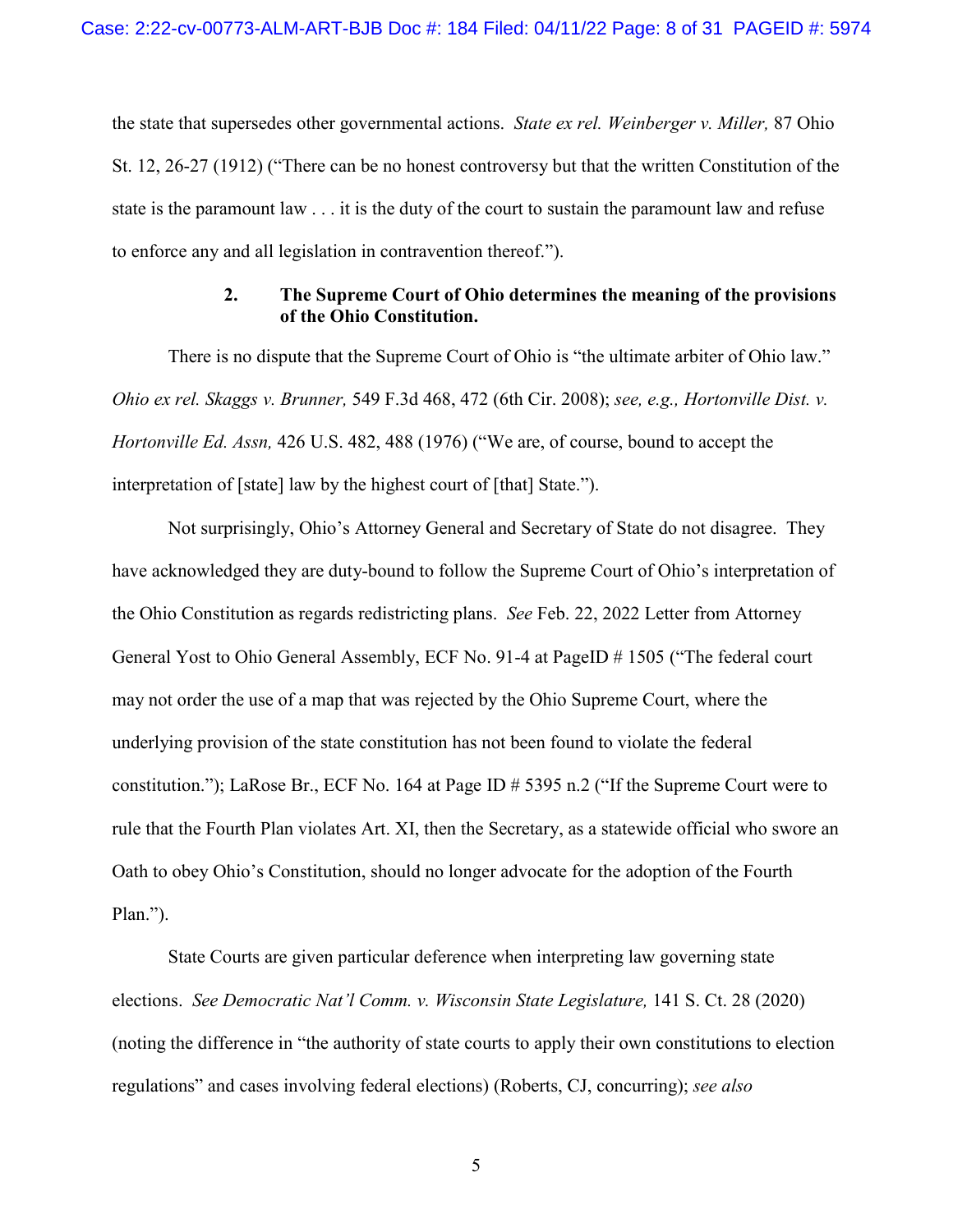*Democratic Nat'l Comm.,* 141 S. Ct. at 34 n.1 (noting the particular deference given to state court interpretation of state constitutions for state elections) (Kavanaugh, J, concurring).

This is true for acts of the legislature. It is no less true as to legislative actions by the Commission.

### **3. Under the Ohio Constitution, the Supreme Court of Ohio's legal conclusions regarding redistricting maps require deference.**

<span id="page-8-0"></span>Article XI, Section 9(A) vests review of the actions of the Commission in the original and exclusive jurisdiction of the Supreme Court of Ohio. Section 9(B) clearly states the authority of the Supreme Court of Ohio to invalidate districting plans, as it provides for procedures in the event that "any general assembly district plan made by the Ohio redistricting commission, or any district is determined to be invalid by an unappealed final order of a court of competent jurisdiction." As noted above, these provisions were approved by 71.5% of the Ohio electorate in 2015. In so doing, those voters established a judicial check on redistricting decisions made through the acts of those with political power. Plaintiffs now act as if this entire amendment process did not occur. They contend that it is sufficient that the Third and Fourth Plans were "adopted by elected officials that may be held accountable at the ballot box." *See* Pls.' Post-Hr'g Br. in Support of Second Mot. for P.I., ECF No. 160 at PageID # 4525. In other words, Plaintiffs seek a reversion to the days of unfettered majority-rule.

It is therefore of critical importance that the Supreme Court of Ohio has already declared the Third Plan invalid, "in its entirety," under the Ohio Constitution. *League of Women Voters of Ohio v. Ohio Redistricting Comm'n*, 2022-Ohio-789, ¶ 44 (Mar. 16, 2022) ("*LWVO III").* And the "Fourth Plan" is virtually indistinguishable from the Third Plan. *See* Warshaw Affidavit, ECF No. 163-7 at PageID # 5183; Rodden Affidavit, ECF No. 163-14 at PageID # 5331. Indeed, that is one point as to which all parties agree. Ohio Sec. of State Larose's Resp. in Opp. to Pls.'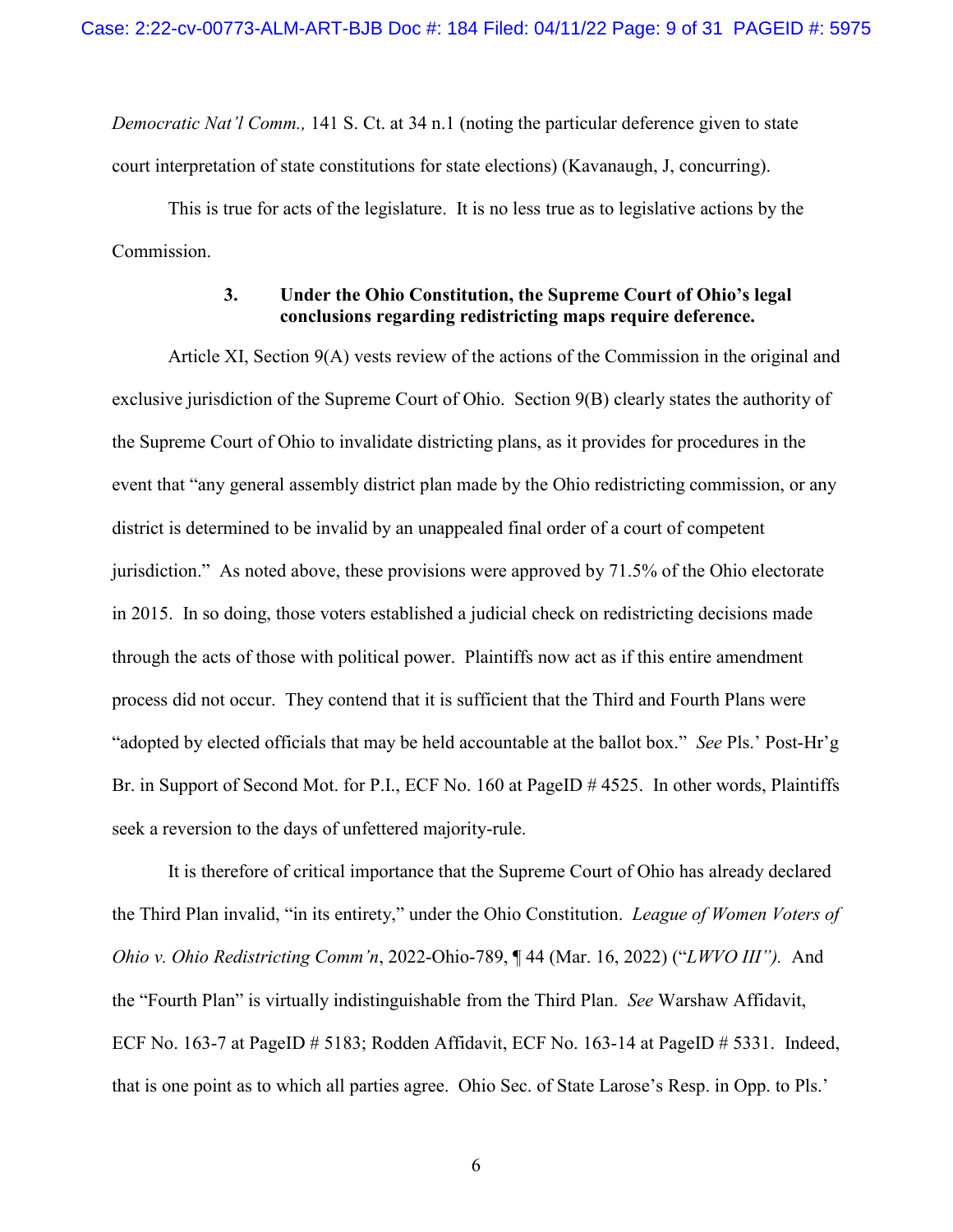Sec. Am. Mot. for a P.I., ECF No. 164 at PageID # 5399 ("the Fourth Plan is very similar to the Third Plan"); Pls.' Post-Hr'g Br. in Support of Second Mot. for P.I., ECF No. 160, PageID # 4514 ("Even though [the Fourth Plan] was a new plan, there were few changes made from the Third Plan"). Thus, even Plaintiffs admit that the "Fourth Plan is . . . likely to be rejected" in pending challenges in front of the Supreme Court of Ohio. *Id.*

### **4. Because the Commission's maps were passed outside the Commission's authority, they are mere** *ultra vires* **acts that do not reflect state policy choices.**

<span id="page-9-0"></span>Because the Commission's plans violate the Ohio Constitution, they have no legal authority. *See, e.g.*, *Post v. Supervisors*, 105 U.S. 667, 669 (1881) ("An act of the legislature of a State, which has been held by its highest court not to be a statute of the State, because never passed as its Constitution requires, cannot be held by the courts of the United States, upon the same evidence, to be a law of the State."). The Sixth Circuit has made clear that "*ultra vires* acts bear no legitimate force in a government under the law. A public act without legitimate force is indistinct under the law from an act that never was, or an act that has been voided." *Gentry v. Deuth*, 456 F.3d 687, 697 (6th Cir. 2006). The Commission's adoption of unconstitutional plans was "a proceeding without the authority of, and one which does not affect, the state in its sovereign or governmental capacity. It is simply an illegal act upon the part of . . . state official[s] in attempting, by the use of the name of the state," to violate state law. *Ex Parte Young*, 209 U.S. 123, 159 (1908).

Plaintiffs correctly state that the Commission, not the Ohio Court, "decides redistrictingrelated policy issues." Pls.' Post-Hr'g Br. in Support of Second Mot. for P.I., ECF No. 160 at PageID # 4522. But Plaintiffs miss the forest for the trees – the defects with the Third and Fourth maps result from violations of the Ohio Constitution, not mere policy decisions. Under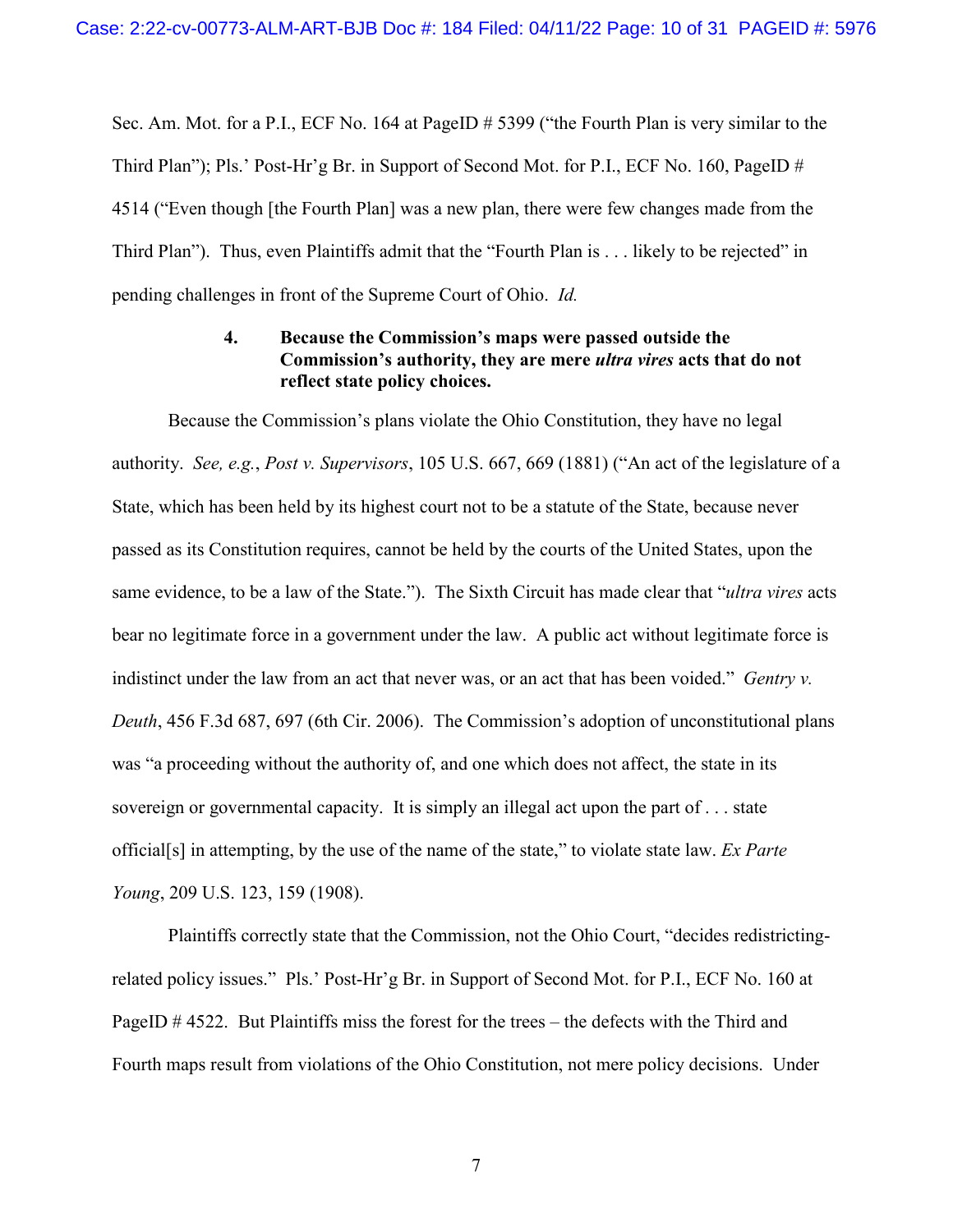Article XI, the decision to pass a map dominated by partisan interests is not left to legislative discretion – it is an unambiguous violation of Ohio law.

Plaintiffs cite to Eleventh Circuit precedent for the notion that a plan adopted by a state subdivision in violation of state law should still merit deference by federal courts. *See* Pls.' Post-Hr'g Br. in Support of Second Mot. for P.I., ECF No. 160 at PageID # 4521 (citing *Tallahassee Branch of NAACP v. Leon Cty.*, 827 F.2d 1436 (11th Cir. 1987)). But the Tenth Circuit sharply disagreed with the majority opinion in *Tallahassee*, emphasizing that "deference must run first and foremost to the legislative decision-making of the sovereign State and, only through it, to its subordinate political subdivision." *Large v. Fremont Cty.*, Wyo., 670 F.3d 1133, 1146 (10th Cir. 2012). "After all, it is the State that imbues the political subdivision with the apportionment power, and the subdivision cannot stand on an independent and equal footing with respect to its creator." *Id.* at 1146. And when "a political subdivision of a State substantively contravenes the laws of that State—at least insofar as that contravention is not sanctioned by higher federal law—it no longer acts as an agent of that sovereign, and therefore is due no federal-court deference." *Id.* Were the court to defer to the county, the court explained, it "would be granting deference to the wrong authority. We would, in essence, be using the authority of the federal courts to elevate a subordinate over its superior." *Id.* at 1147. Thus, the Tenth Circuit concluded that the district court had appropriately "implemented a plan of its own design" to remedy the Section 2 violation, rather than adopting a plan proposed by the county but that needlessly violated other aspects of state law. *Id* at 1148. Here, by seeking deference to the Commission in violation of the constitutional amendment that created it, Plaintiffs seek deference to the wrong authority.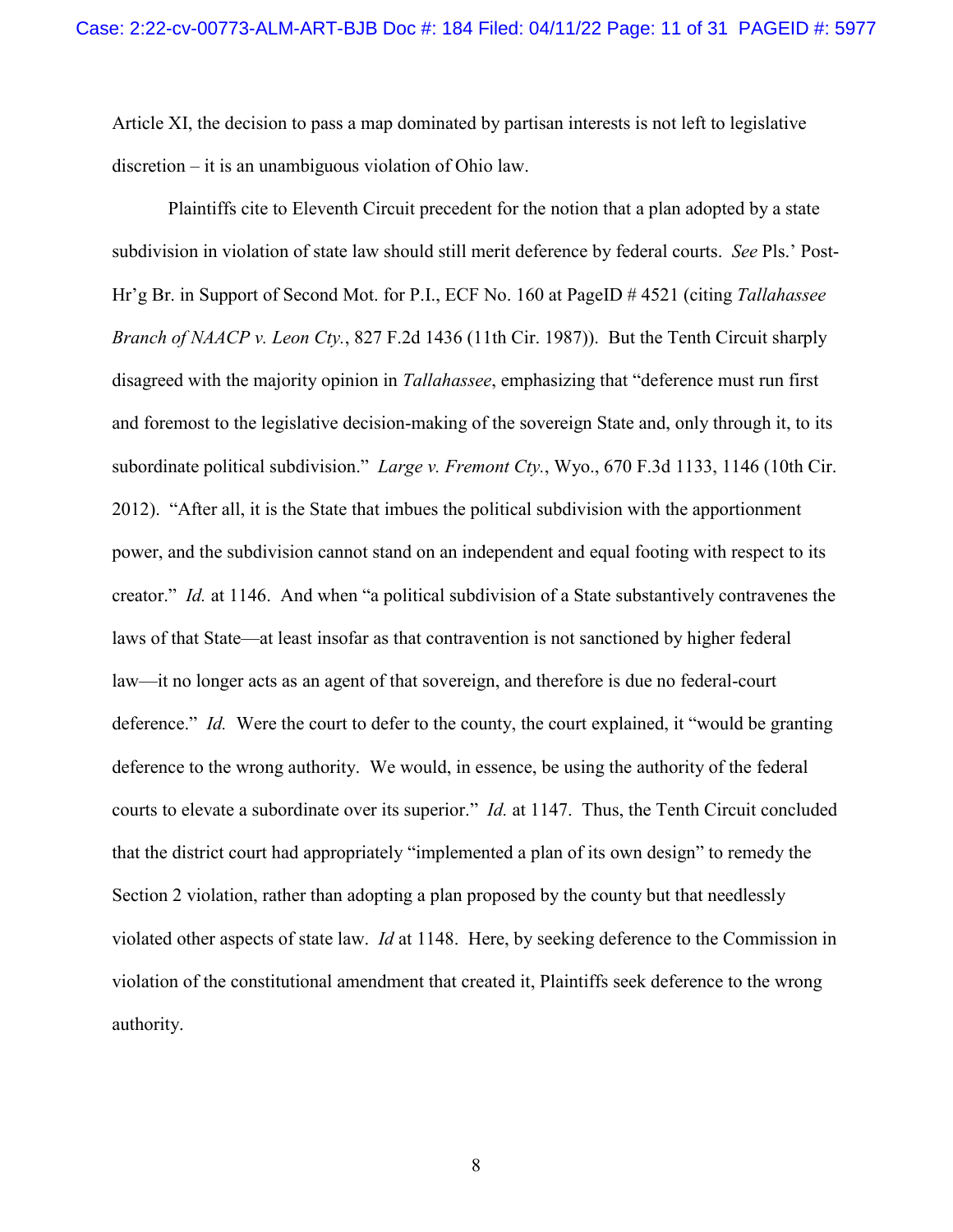### **5.** *Arizona State Legislature* **does not authorize this Court to ignore the Ohio Constitution.**

<span id="page-11-0"></span>Plaintiffs cite *Ariz. State Legis. v. Ariz. Indep. Redistricting Comm'n*, 576 U.S. 787 (2015) for the accurate statement that legislative authority may be vested in a Commission. Their citation is inapt for two reasons.

First, that case considered the viability of the Arizona elections scheme under Article I, Section 4 of the United States Constitution, which governs congressional elections and is inapplicable to state legislative elections. *Ariz. State Legis.*, 576 U.S. at 792.

Second, even if the logic of that case were to be extended to this case, it does not support Plaintiffs' contention that this Court should ignore the Ohio Constitution. The Court's reasoning in *Arizona* makes clear that it is the will of the people – not any particular legislative body – that ultimately reigns supreme. *Arizona* makes clear that the people may choose to constrain their legislators in how elections are to be carried out. *See id.* at 822. This respect for the people of a state to set their own redistricting process is essential even when the Elections Clause applies (which it does not here) because of "the fundamental premise that all political power flows from the people." *Id*. at 824.

Here the will of the people was plainly stated in Ohio Constitution Article XI, which both sets forth limitations on the Commission's authority and specifically provides for judicial review by the Ohio Supreme Court. Accordingly, this Court ought not impose maps inconsistent with Article XI out of misplaced deference to the Commission's non-legal acts.

# <span id="page-11-1"></span>**III. THIS COURT SHOULD NOT DIRECT THAT ELECTIONS BE HELD UNDER THE MALAPPORTIONED 2011 PLAN.**

Despite their previous contention that "using the old legislative districts is not an option," Pls.' Second Am. Mot. for P.I., ECF No. 96 at PageID # 1583, Plaintiffs now argue that "this Court should adopt the 2011 map on an interim basis." Pls.' Post-Hr'g Br. in Support of Second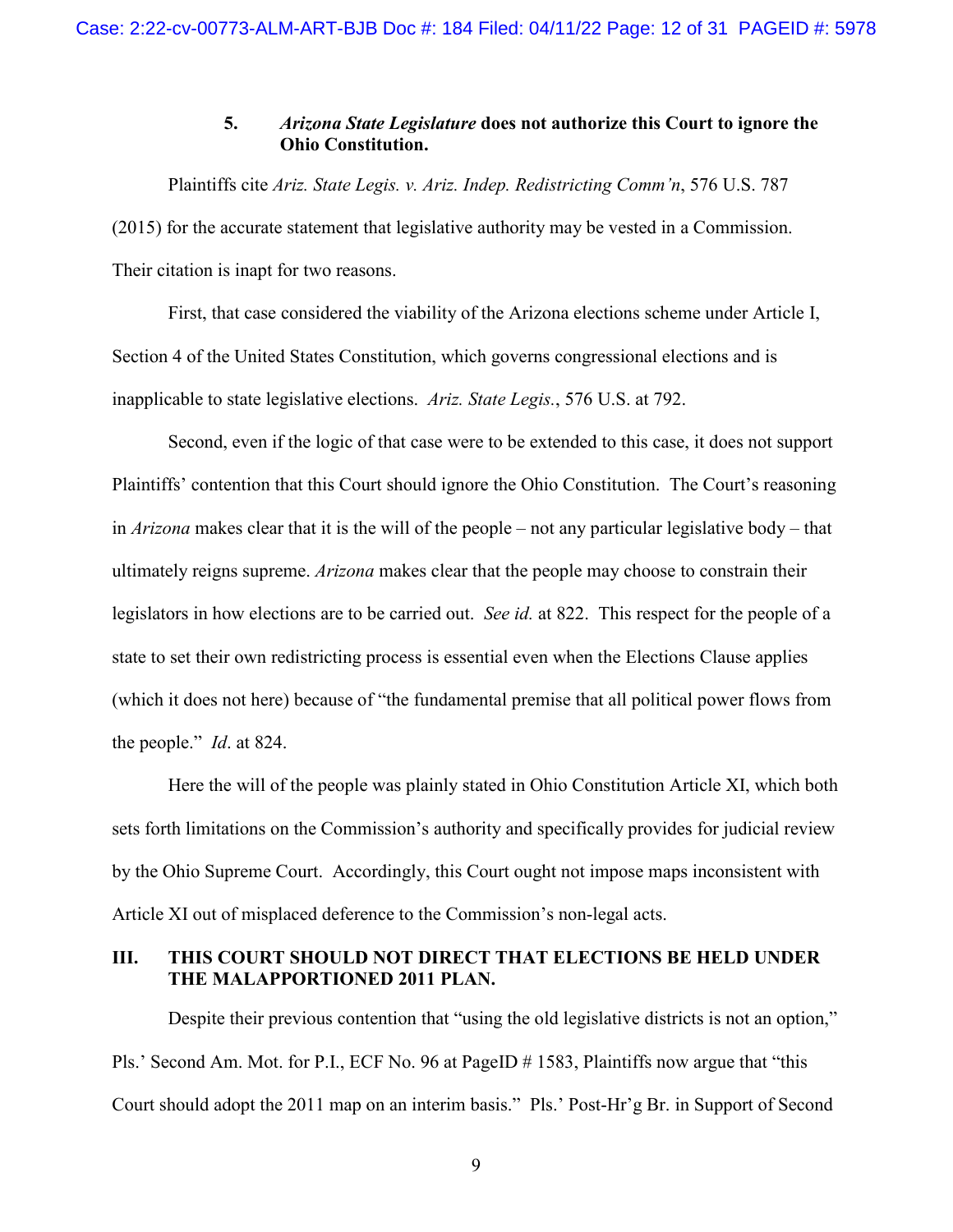Mot. for P.I., ECF No. 160 at PageID # 4511. In so doing, Plaintiffs' argument distills to the contention that this Court should impose as a *remedy* the very harm that this lawsuit was allegedly filed to prevent – an election under the 2011 malapportioned plan. Plaintiffs' new theory undercuts their argument on the merits, their claims of irreparable harm, and their attempt to invoke this Court's jurisdiction.

#### **A. Plaintiffs' New Theory Eviscerates Their Case.**

<span id="page-12-0"></span>*Self-destruction of Plaintiffs' Claims on the Merits.* This entire action is predicated in large part on Plaintiffs' claim that they will be forced to vote in the malapportioned 2011 districts absent federal interference. *See, e.g.*, FSC, ECF No. 86, ¶ 8 ("Plaintiffs live in . . . malapportioned state legislative districts . . . thus harming Plaintiffs"); *id.* ¶¶ 78-81 (asserting that Plaintiffs' 14th Amendment rights are being violated because they live in overpopulated districts under the 2011 map and they will suffer vote dilution if elections are allowed to take place)l *see also id*. ¶ 99 (requesting that this Panel "[d]eclare that the removing the [sic] current configurations of Ohio's state legislative districts . . . violates the First and Fourteenth Amendments to the U.S. Constitution" and asking that this Court "[p]ermanently enjoin Defendant and all persons acting on his behalf or in concert with him from implementing, enforcing, or conducting any elections under Ohio's current state legislative districts other than the Third Plan.").

To substantiate these claims, Plaintiffs have explained in detail why the 2010 map is malapportioned after the most recent census. *See*, *e.g.*, *id.* ¶¶ 29-31; Pls.' Second Am. Mot. for P.I., ECF No. 96, PageID # 1578, 1583-84. There is no dispute as to those facts. *See* Int.-Def Sub. Regarding the Role of the Fed. Ct., ECF No. 163 at PageID # 4959-4960.

But if Plaintiffs no longer find these facts violate their rights under the Fourteenth or First Amendments then their claims have gone up in smoke.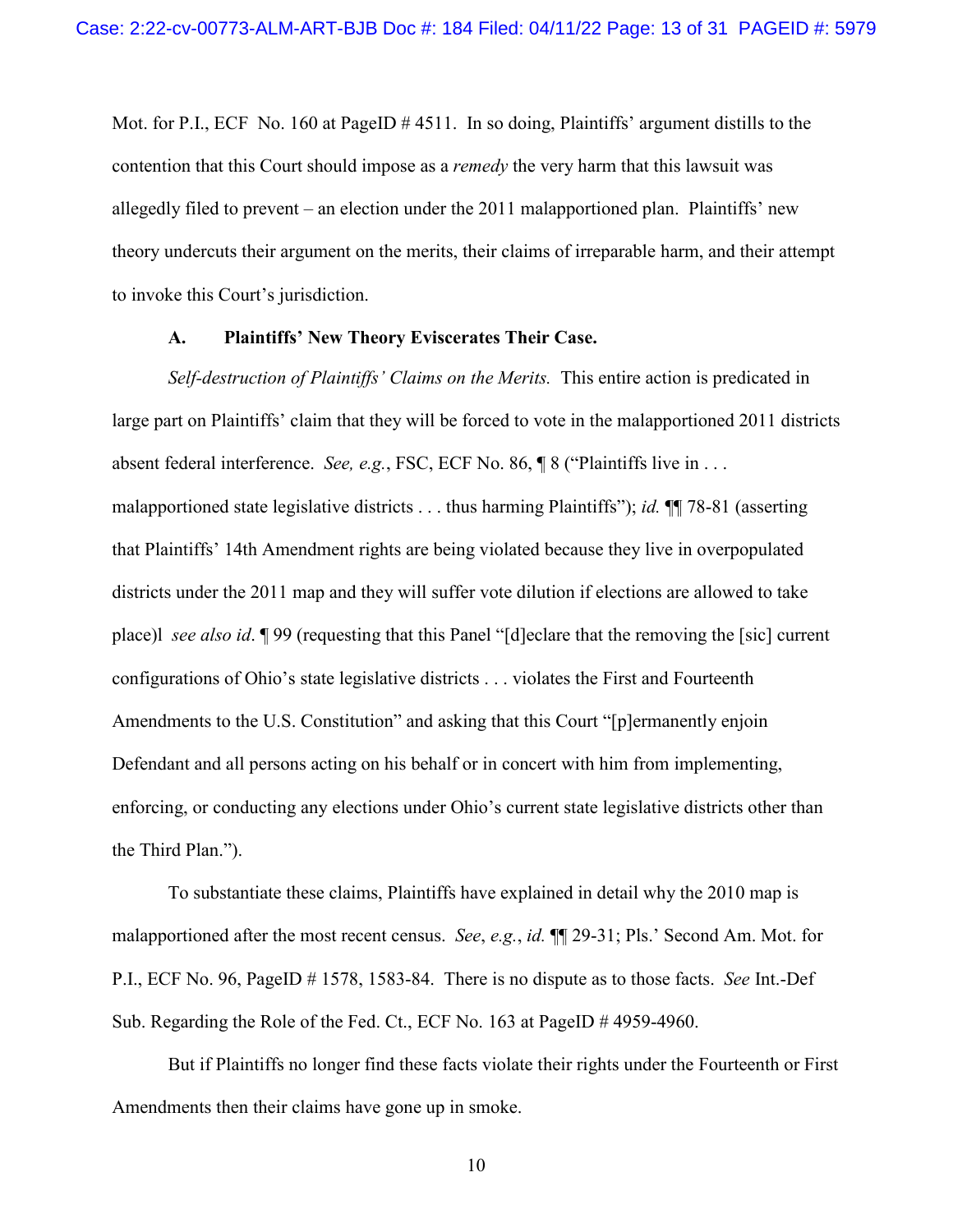*Evisceration of Plaintiffs' Theory of Irreparable Harm.* Plaintiffs have explicitly and repeatedly identified the possibility of voting under the 2011 malapportioned districts as an irrevocable harm that warrants injunction. *See* First Supplemental Amended Complaint, ECF No. 86, at PageID # 1272 (requesting a preliminary injunction because "should the Secretary of Stop [sic] implementing the Third Plan, then Plaintiffs will effectively no [sic] state legislative districts or their state legislative districts are outdated [sic], so they are very likely to succeed on the merits of their claim"); Pls.' Second Am. Mot. for P.I., ECF No. 96, PageID # 1590 (arguing that imposing the Third Plan will benefit third parties because "[o]ver 100,000 Ohioans live in each of the now malapportioned 2010 state legislative districts where Plaintiffs live . . . To the extent those districts are still in effect, hundreds of thousands of Ohio voters are disenfranchised by malapportioned districts").

Plaintiffs no longer assert this harm. This begs the question: if Plaintiffs have no problem with voting under the 2011 districts, what irreparable harm is this preliminary injunction intended to prevent?

*Undermining of Plaintiffs' Attempt to Invoke the Jurisdiction of this Court.* Plaintiffs invoked the jurisdiction of this three-judge panel in the first place by asserting that they were "challenging the constitutionality of the apportionment of Ohio's statewide legislative body." First Supplemental Amended Complaint, ECF No. 86, at PageID # 1272. In so doing, Plaintiffs invoked 28 U.S.C. § 2284. That provision, however, provides this Panel with jurisdiction over actions "*challenging* the constitutionality of . . . the apportionment of any statewide legislative body." (emphasis added). Now that Plaintiffs are no longer challenging a malapportioned plan, but rather *requesting* one, it is unclear on what basis Plaintiffs invoke this Court's jurisdiction.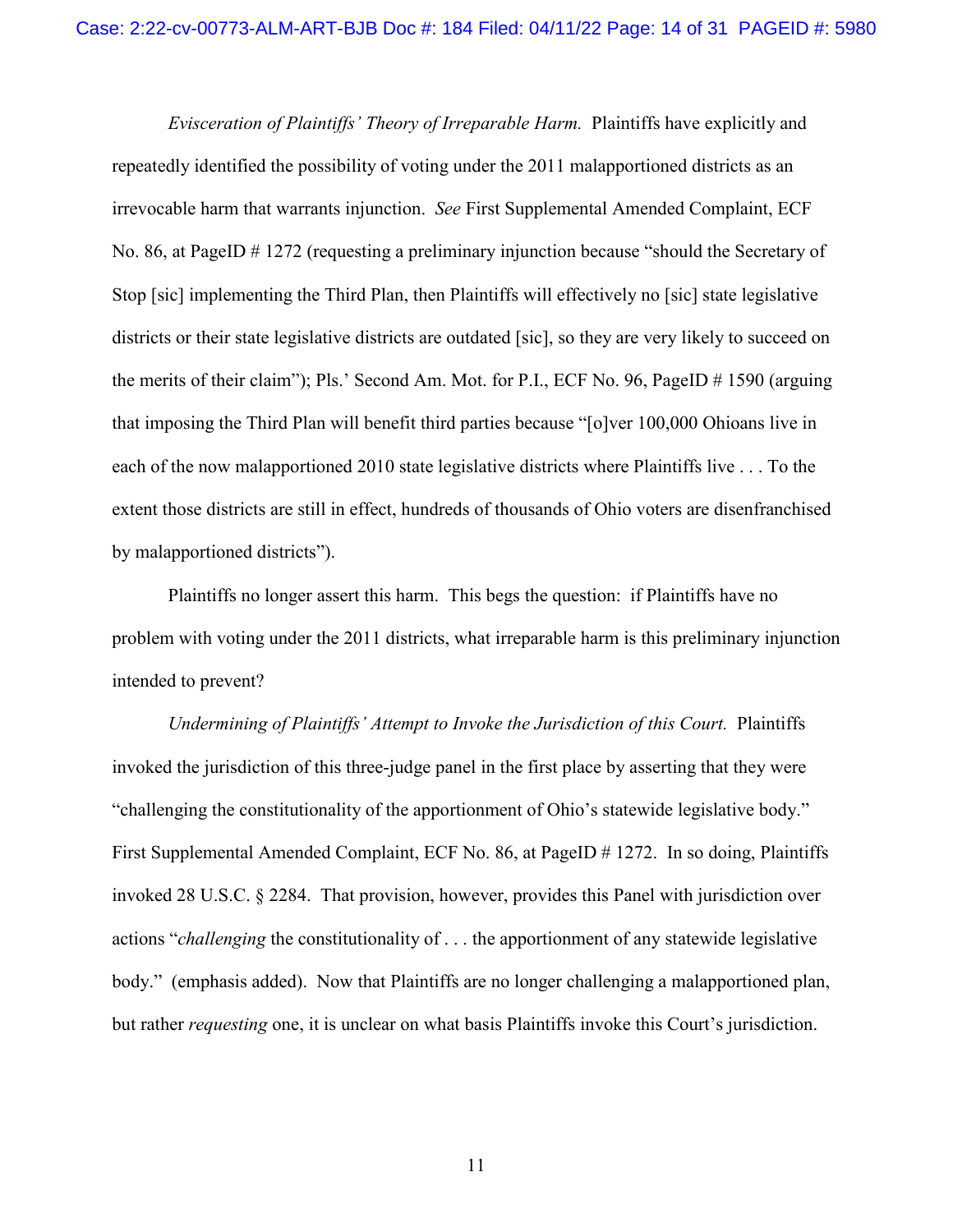### **B. There Is No Basis for Plaintiffs' Complete Reversal.**

<span id="page-14-0"></span> The case upon which Plaintiffs now rely, *Watkins v. Mabus*, 771 F. Supp. 789, 791 (S.D. Miss. 1991), *aff'd in part, vacated in part*, 502 U.S. 954 (1991), does not justify their change in position. *See* Pls.' Post-Hr'g Br. in Support of Second Mot. for P.I., ECF No. 160 at PageID # 4527.

Put simply, *Watkins* does not justify the imposition of the 2011 malapportioned plan here. In that case, the Court did not have any acceptable alternative plans available. *See Watkins*, 771 F. Supp. at 800 (S.D. Miss.) (explaining that "the reports prepared by the court-appointed experts demonstrate serious problems with the plaintiffs' designated plans" and "[t]he plans submitted by the parties for the House suffer from the same problems"). In contrast, here the Court has other valid plans available and ready to be implemented. *See*, *infra*, Section VII.C. Indeed, the authority Plaintiffs cited in their prior pleadings was far more applicable to the facts at hand. *See*  Pls.' Second Am. Mot. for P.I., ECF No. 96, PageID # 1583 (citing *Evenwel v. Abbott*, 578 U.S. 54, 59 (2016) to support the proposition that "using the old legislative districts is not an option"); *Evenwel*, 578 U.S. at 60 ("Maximum deviations above 10% are presumptively impermissible.").

\* \* \*

Up until a few days ago, the one thing that every party in this action agreed on was that this Court should not impose the malapportioned 2011 plan. *See* Int-Pls. Ohio Organizing Commission's Mot. For a P.I., ECF No. 165, PageID # 5440 ("There is no justification for imposing Ohio's malapportioned 2011 Plan for the 2022 election."); Int-Pls. Bennet Pets.' Post-Hearing Br. Re. Pls.' Mot. For a P.I, ECF No. 161, PageID # 4581 ("There is a reason no party had proposed the use of the 2011 Plan: to conduct elections under that plan would violate both federal and Ohio law."); Ohio Sec. of State Larose's Resp. in Opp. to Pls.' Sec. Amen. Mot. For a P.I., ECF No. 164, PageID # 5401 ("The Secretary does not object to the Panel ordering the use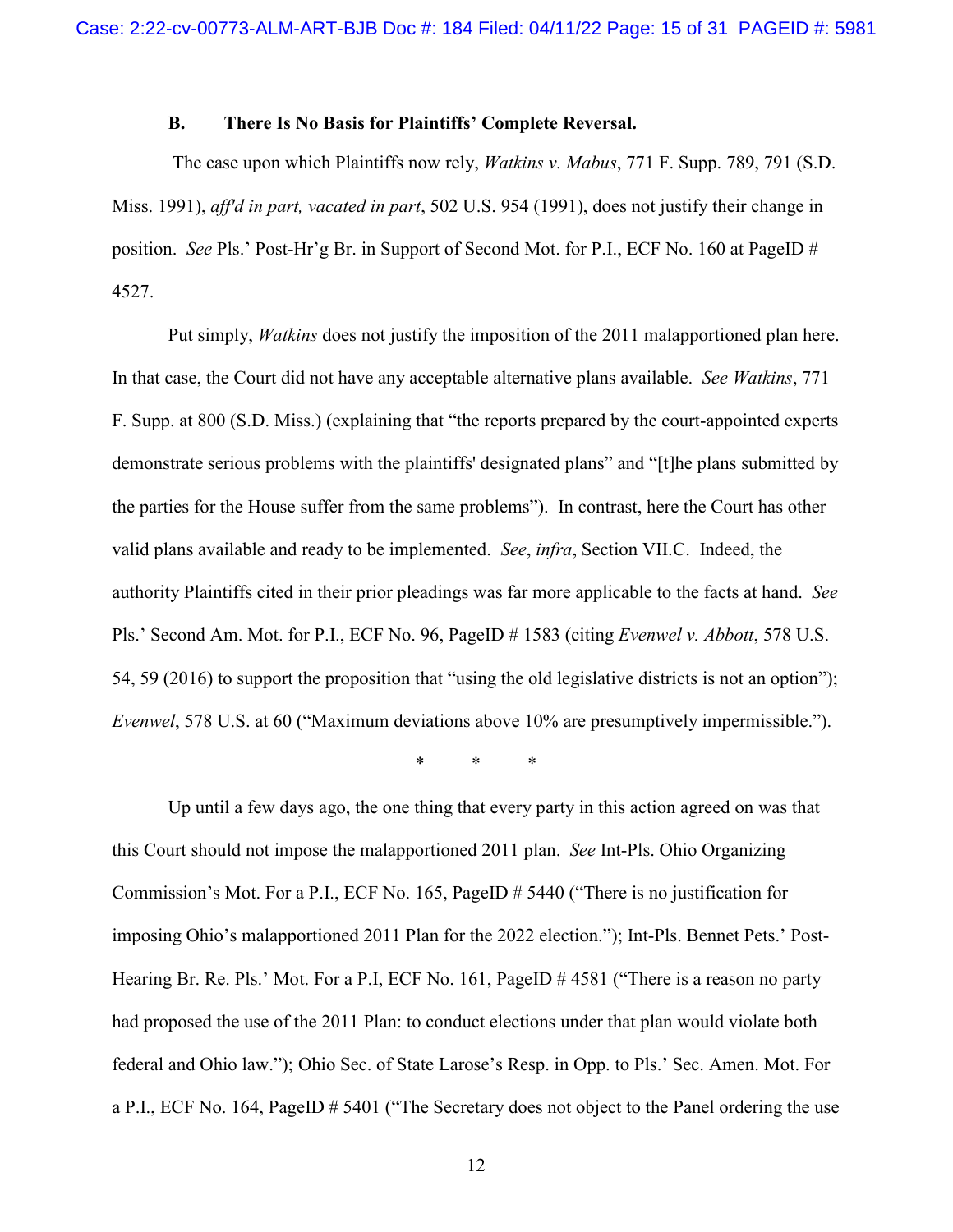of the "current" 2011 district plan, *but he assumes that the Court would order that any population malapportionment issues be addressed*." (emphasis added)). Plaintiffs' new stance to the contrary should not be credited.

### <span id="page-15-0"></span>**IV. A SUBSTANTIALLY COMPLIANT PLAN ALREADY EXISTS.**

 If this Court is required to order implementation of a plan, it should not order a plan that violates the Ohio Constitution. The Independent Plan drafted by the Commission's map-drawers was substantively compliant with that Constitution weeks ago, and was able to be finalized for adoption within a day. *See* Tr. of Hr'g on P.I. Mot., ECF 150 at PageID # 4369:2–6, 4376:6–24. Indeed, Dr. Rodden has already completed this task and provided an iteration of the Independent Plan that resolves any technical defects. Ex. 2 to Int.-Pl Brief on PI Mot., Apr. 5, 2022 Decl. of Dr. Jonathan Rodden, ECF No. 161-2 at PageID # 4629–4631 (hereinafter "Rodden Apr. 5 Decl."); Ex. to Int.-Pl Notice of Correction, Suppl. Decl. of Dr. Jonathan Rodden, ECF No. 177- 1 at PageID # 5772–73 (hereinafter "Rodden Suppl. Decl.").

#### **A. The Independent Plan Complied with the Ohio Court's Process.**

<span id="page-15-1"></span> The Supreme Court of Ohio invalidated the Third Plan in part because "the commission did not follow the process that Article XI [of the Ohio Constitution] requires." *LWVO III*, ¶ 25. That Article, the Court explained, requires that "*[t]he commission shall draft*" redistricting plans. *Id.* (emphasis in original) (quoting Ohio Const. art. XI, § 1(C)). But through three rounds of General Assembly redistricting, each map had been drawn entirely by staffers for Senate President Huffman and House Speaker Cupp. *Id*. ¶¶ 25–30. Minority-party commissioners were locked out of the process, and even other majority-party commissioners did not participate. *Id.*

 The Court therefore ordered "that *the commission* draft and adopt an entirely new General Assembly–district plan," and recommended that "drafting should occur in public and the commissioners should convene frequent meetings to demonstrate their bipartisan efforts to reach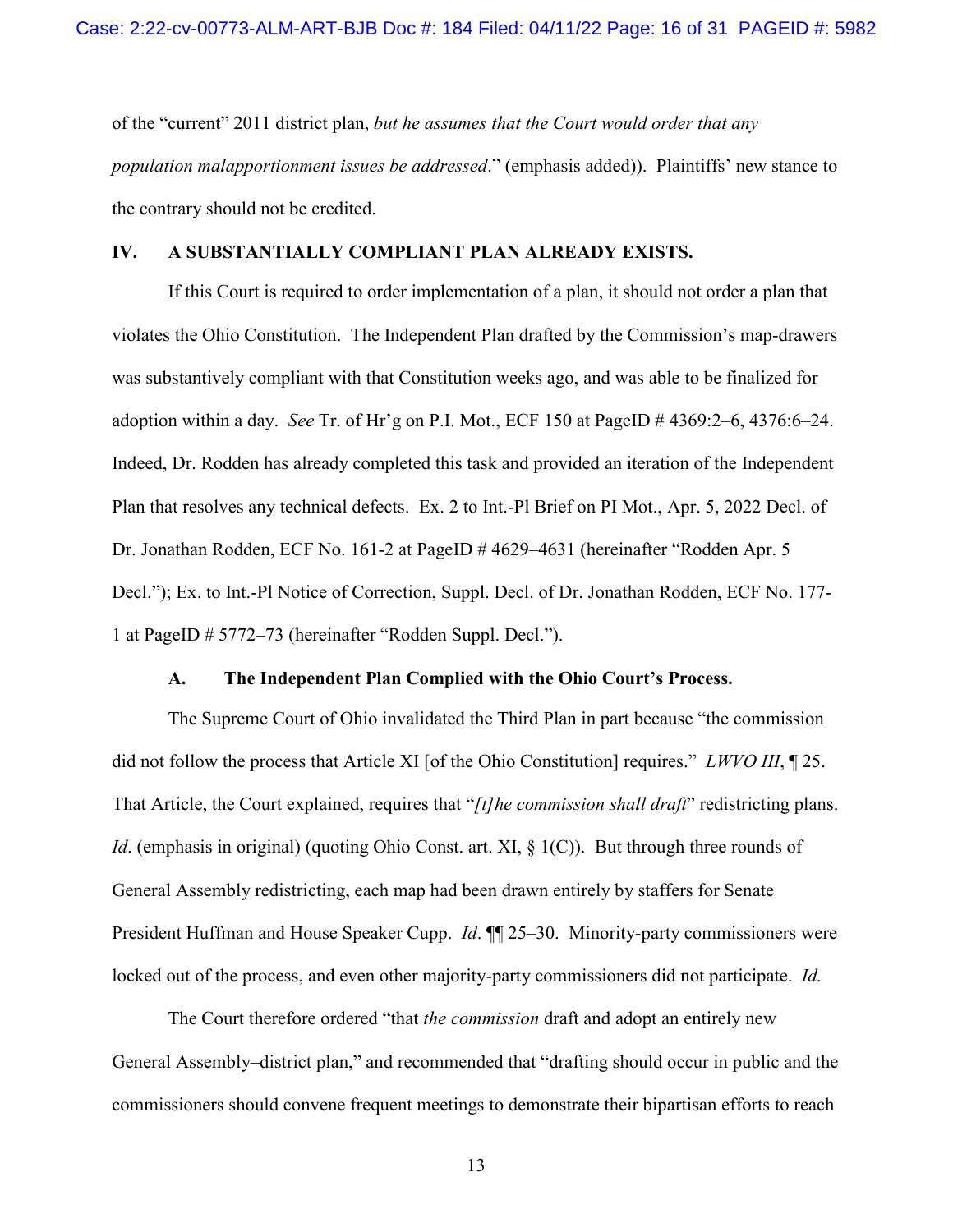a constitutional plan within the time set by this court." *Id*. ¶ 44 (emphasis in original). The Court further recommended that the Commission "retain an independent map drawer—who answers to all commission members, not only to the Republican legislative leaders—to draft a plan through a transparent process." *Id.* ¶ 30.

 The Independent Plan is the product of that process. The Commissioners unanimously agreed to hire two independent map-drawers, one nominated by each party; Douglas Johnson by the Republicans, and Michael McDonald by the Democrats. See Ex. A to Int.-Def Opp. to T.R.O. Mot., Tr. of Mar. 19, 2022 Ohio Redistricting Comm'n Hrg., ECF No. 91-2 at PageID # 1482–84; Ex. B to Int.-Def Opp. to TRO Mot., Tr. of Mar. 21, 2022 Ohio Redistricting Comm'n Hrg., ECF No. 91-3 at PageID # 1501. Those map-drawers flew to Columbus, where the Commission provided them with 24 detailed, unanimously agreed-upon instructions to establish the parameters for their work. Ex. B to Int.-Def Opp. to Second Amended PI Mot., Ground Rules for Map Drawers, Ohio Redistricting Comm'n (Mar. 23, 2022), ECF No. 111-3 at PageID # 2896–98.

 For the next five days, those map-drawers worked tirelessly and openly, with their activities publicly viewable *via* livestream. *See generally* Video Library, The Ohio Channel, https://tinyurl.com/hcznkpy4 (accessed Apr. 9, 2022) (archived collection of map-drawing livestream). They met daily with the Commission to report on their progress and to seek guidance. *See generally* Commission Meetings, Ohio Redistricting Comm'n, https://redistricting.ohio.gov/meetings (accessed Apr. 9, 2022). Between these meetings, they were visited frequently by individual commissioners, who observed and discussed their progress. *See, e.g.*, Ohio Redistricting Commission - Workroom - 3-27-2022 - 3:00pm-11:00pm, The Ohio Channel, https://tinyurl.com/mv6hu8hv at 7:30 (visit by Senator Sykes and Governor DeWine),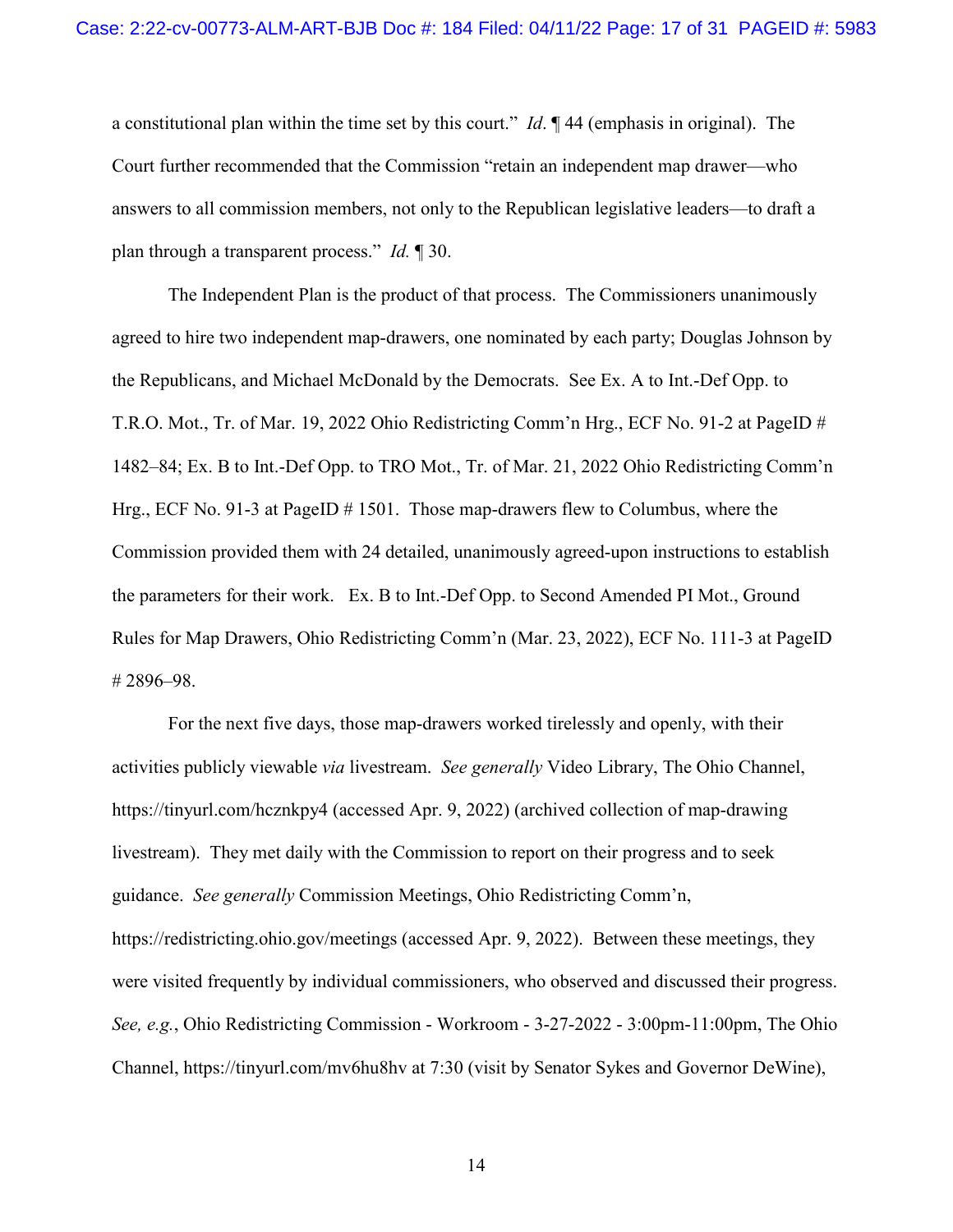12:45 (visit by Speaker Cupp and Auditor Faber), 4:40:25 (visit by Secretary LaRose and Minority Leader Russo) (accessed Apr. 9, 2022). They incorporated requests from commissioners – spending nearly all of their final day, for instance, accommodating Senate President Huffman's wish to keep as many incumbents in their districts as possible. *See* Ex. 5 to Int.-Def Sub. Regarding the Role of the Fed. Ct., Tr. of Mar. 28, 2022 Ohio Redistricting Comm'n Hrg., ECF No. 163-6 at PageID # 5000–07, (explaining on the morning of the March 28 that a draft map was available, but the map-drawers would incorporate incumbency before presenting to the Commission).

 Before the Commission's deadline, it had a plan that substantively complied with the requirements of the Ohio Constitution. See Ex. 10 to Int.-Def Sub. Regarding the Role of the Fed. Ct., Affidavit of Senator Vernon Sykes, ECF No. 163-11 at PageID # 5237; Ex. 11 to Int. Def Sub. Regarding the Role of the Fed. Ct., Affidavit of Minority Leader Allison Russo, ECF No. 163-12 at PageID # 5285; Ex. 12 to Int.-Def Sub. Regarding the Role of the Fed. Ct., Affidavit of Christopher Glassburn, ECF No. 163-13 at PageID # 5308–5309. And that plan was achieved through the steps recommended by the Supreme Court of Ohio – proving that a transparent, bipartisan process could produce a compliant plan.

 Plaintiffs object that the Independent Plan cannot be adopted because Chris Glassburn, a consultant for the minority-party commissioners, "drafted portions of the map that were not approved by Dr. Johnson, Dr. McDonald, or a member of the Redistricting Commission." *See*  Pl. Br. in Support of Second PI Mot., ECF No. 160 at PageID # 4530. This objection is puzzling, as Plaintiffs urge that this Court instead adopt the Third Plan – which was drafted exclusively by majority-party staffers operating in secret – or the Fourth Plan – which was fashioned by the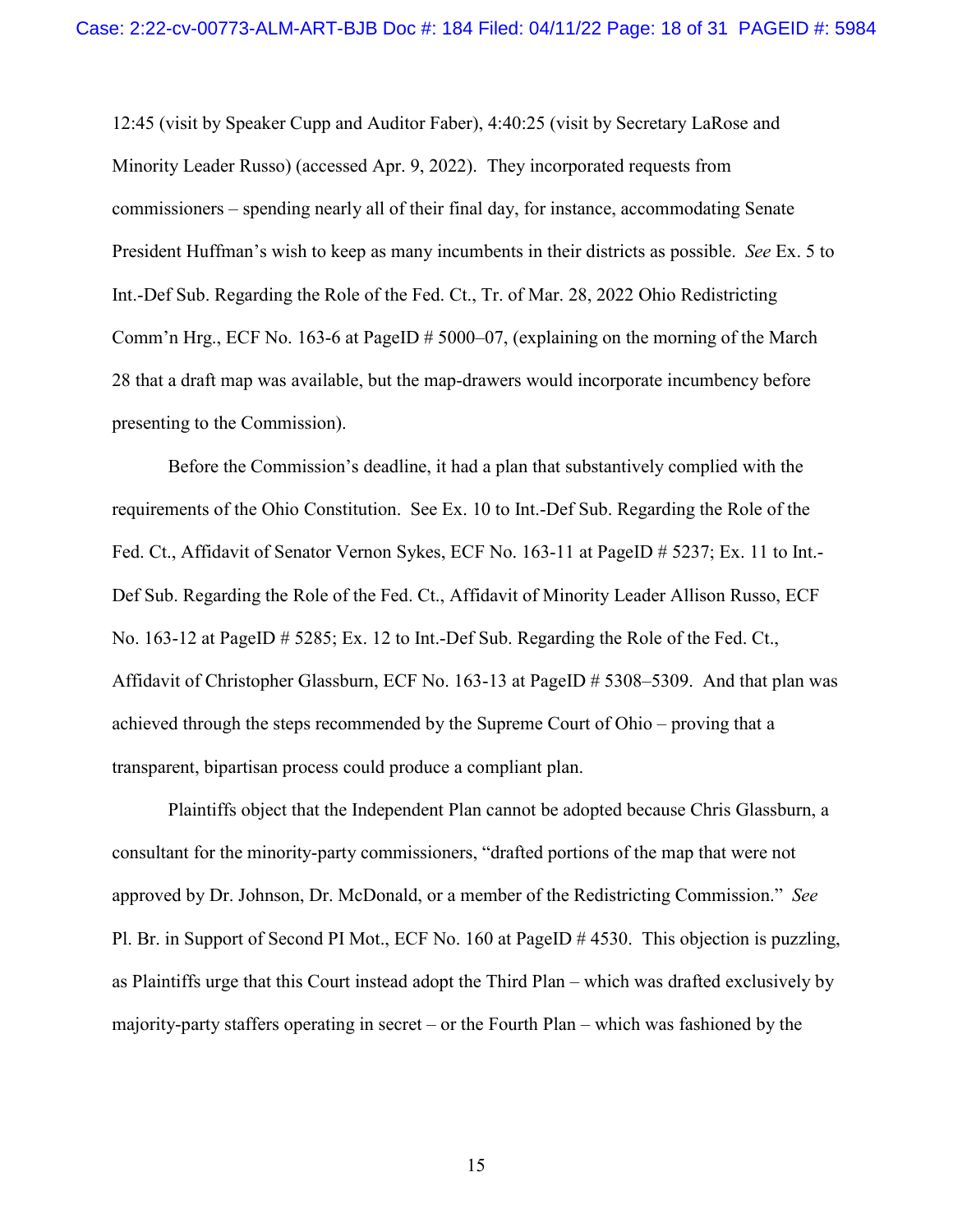same staffers making minute adjustments to the invalidated Third Plan. *Id.* at PageID # 4522– 4523; Int.-Def Sub. Regarding the Role of the Fed. Ct.*,* ECF No. 163 at PageID # 4950–4952.

 It is also false. Plaintiffs cite to paragraphs from an affidavit that Dr. Johnson submitted to the Supreme Court of Ohio. In those paragraphs, Mr. Johnson states that Mr. Glassburn proposed a configuration of districts to address incumbency concerns in Northeast Ohio. Ex. A to Pl. Br. in Support of Second PI Mot., ECF No. 160-1 at PageID # 4540. Mr. Johnson then testifies that he and Dr. McDonald "reviewed the partisan lean" of this proposal and changed "a handful of districts," which allowed them to "maintain the partisan symmetry of our previous map." *Id.*

 Nowhere does Mr. Johnson assert that Mr. Glassburn "drafted portions of the map," nor does his testimony (or the archived livestream) support this assertion. *See generally* Ohio Redistricting Commission - Workroom - 3-28-2022 - 3:00pm-11:00pm, The Ohio Channel, https://tinyurl.com/3xccsed8 at 11:00–1:17:00 (accessed Apr. 9, 2022) (showing Blake Springhetti, one of the two Republican staff map-drawers, telling Mr. Johnson to "go ahead and include" the proposal, and showing the independent map-drawers implementing the proposal). Instead, the evidence shows that both independent map-drawers reviewed, revised, and impartially implemented Mr. Glassburn's recommendation, and that their implementation did not impact the partisanship of the Independent Plan.

#### **B. The Independent Plan Was Already Substantively Compliant.**

<span id="page-18-0"></span> The Independent Plan submitted to the Commission on March 28 was substantively compliant with the requirements of the Ohio Constitution. That plan was drawn without partisan purpose and closely mirrors the preferences of Ohio's voters, satisfying Article XI, Sections 6(A) and 6(B) of Article XI of the Ohio Constitution. *See* Int.-Def Sub. Regarding the Role of the Fed. Ct., ECF 163 at PageID # 4955–4958.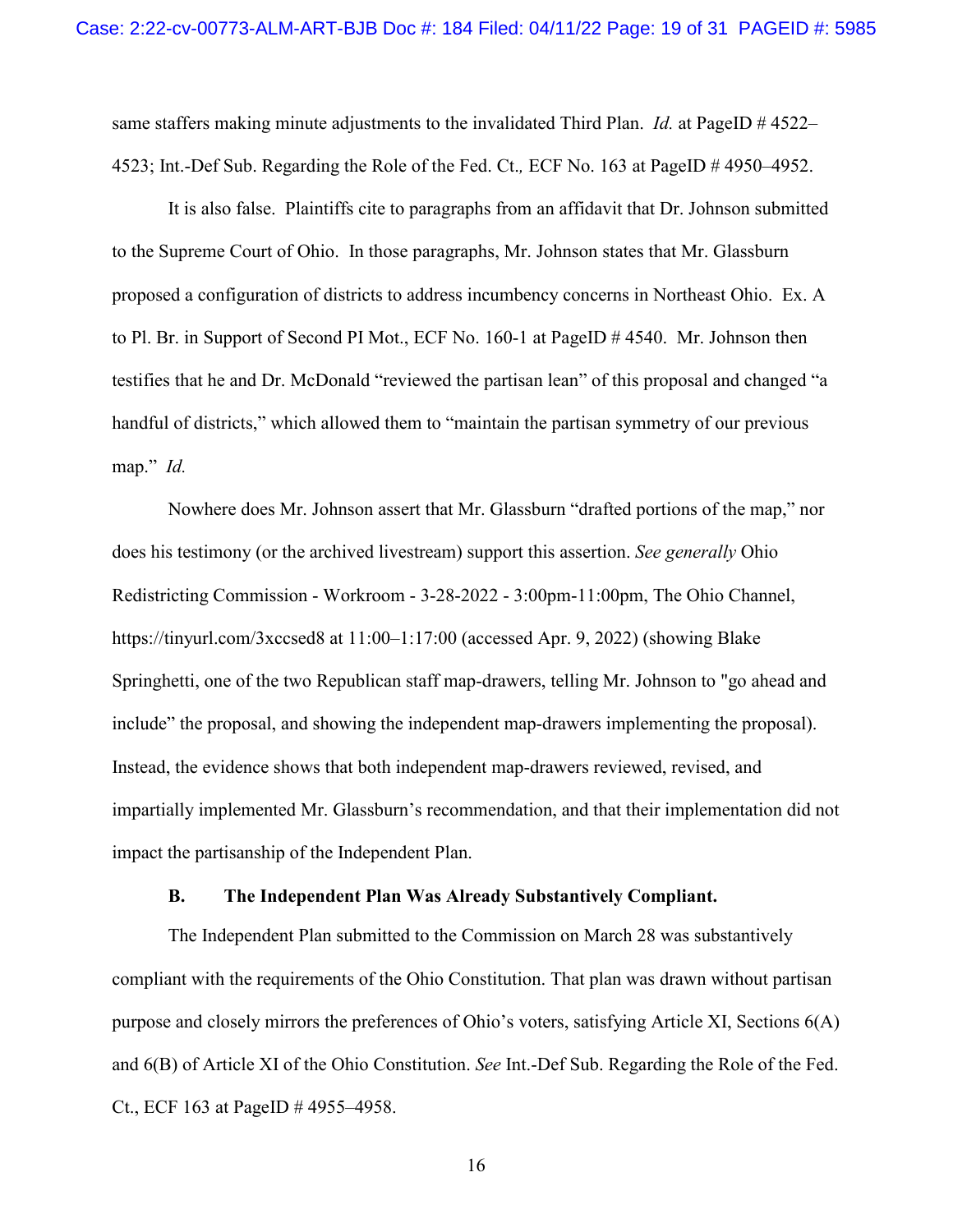The Independent Plan also complied with Section  $6(C)$  of the Ohio Constitution, which requires that "districts shall be compact." Ohio Const. art. XI, § 1(C). In fact, the Independent Plan's districts are more compact than those of the Third and Fourth Plans, as Dr. Rodden has shown. See Ex. 1 to Int.-Pl Brief on PI Mot., Mar. 30, 2022 Aff. of Dr. Jonathan Rodden, ECF No. 161-1 at PageID # 4595, 4598. Dr. Rodden compares these plans according to three common compactness metrics; the Independent Plan scores better than the Third and Fourth Plans across all of these metrics, for both the House and the Senate. Id. Dr. Warshaw has independently compared the Independent Plan to the Fourth Plans, and confirms Dr. Rodden's results. See Ex. 1, Declaration of Christopher Warshaw (Apr. 11, 2022), at 2–3.

 Other sections of the Article XI govern requirements such as population variance, district numbering, and geographic splits. The Independent Plan was drawn to meet these requirements. *See* Ex. A to Pl. Br. in Support of Second PI Mot., ECF No. 160-1 at PageID # 4538 (Johnson Affidavit). Mr. Glassburn has testified that the Independent Plan substantially complies with these requirements, and that the few remaining minor technical issues could be corrected in less than a day. Tr. of Hr'g on P.I. Mot., ECF 150 at PageID # 4367:10–20, 4369:2–6.

### **C. The Corrected Independent Plan Is Fully Compliant.**

<span id="page-19-0"></span> Dr. Rodden has proven by example that minor corrections could quickly address any technical defects in the Independent Plan. Ex. 2 to Int.-Pl Brief on PI Mot., Apr. 5, 2022 Decl. of Dr. Jonathan Rodden, ECF No. 161-2 at PageID # 4629–4631 (hereinafter "Rodden Apr. 5 Decl."); Ex. to Int.-Pl Notice of Correction, Suppl. Decl. of Dr. Jonathan Rodden, ECF No. 177- 1 at PageID # 5772–73 (hereinafter "Rodden Suppl. Decl."). All told, those corrections took him about eight hours. Rodden Apr. 5 Decl. at PageID # 4631; Rodden Suppl. Decl. at PageID # 5773. Dr. Rodden's work demonstrates that this Court could appoint one or more special masters to carry out corrections and finalization as little as two days before a plan is needed.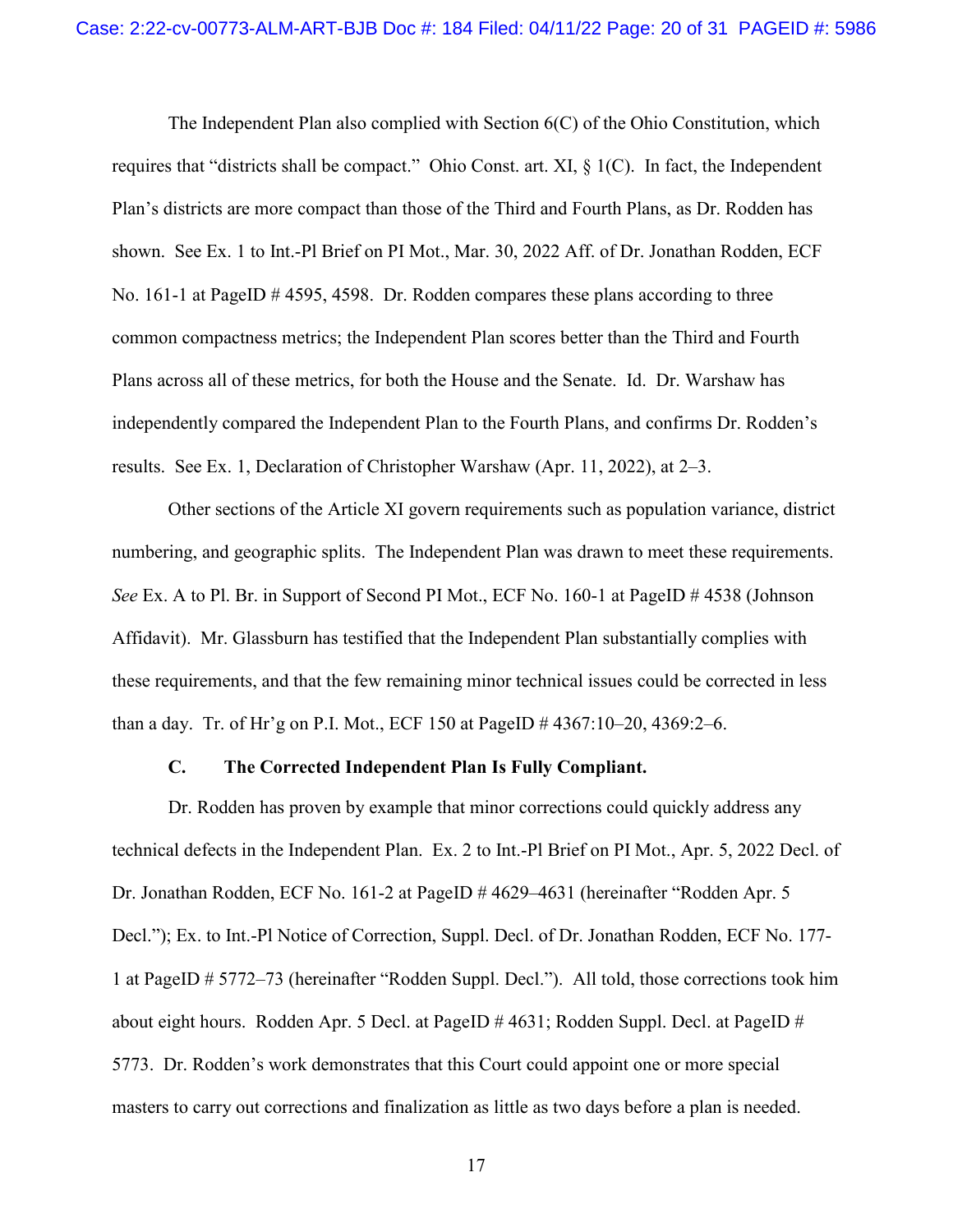The corrections that Dr. Rodden has made bring the Independent Plan into full compliance with the Ohio Constitution. Rodden Apr. 5 Decl. at PageID # 4629–31; Rodden Suppl. Decl. at PageID # 5772–73. Those changes were minor, and had no impact on the Independent Plan's compactness or partisan proportionality. Rodden Apr. 5 Decl. at PageID # 4631; Rodden Suppl. Decl. at PageID # 5773; Ex. 1, Declaration of Dr. Christopher Warshaw (Apr. 11, 2022), at 2–3. As a result, the Independent Plan can achieve full compliance with Article XI, including the requirements of Section 6 – in contrast to the unconstitutional Third and Fourth Plans, the flaws of which cannot be easily remedied.

### <span id="page-20-0"></span>**V. PLAINTIFFS WILL SUFFER NO IRREPARABLE INJURY DUE TO THE FAILURE TO ENACT THE THIRD OR FOURTH MAPS.**

 An "indispensable" requirement to a motion for a preliminary injunction is the threat of "imminent and irreparable injury." *D.T.*, 942 F.3d at 327. That injury "'must be both certain and immediate,' not 'speculative or theoretical.'" *Id.* (internal citation omitted). Plaintiffs premise their supposed constitutional injury on two distinct and equally unsubstantiated ideas: (1) The Ohio legislative primary elections have been canceled, robbing them of their constitutional right to vote; and (2) There are no Ohio legislative districts to use in an election. *See* Pls.' Post-Hr'g Br. in Support of Second Mot. for P.I., ECF No. 160 at PageID # 4511. These unfounded arguments, called "factual[ly] inaccura[ate]" by the Secretary of State, lack both the immediacy and certainty necessary for a Preliminary Injunction. Ohio Sec. of State Larose's Resp. in Opp. to Pls.' Sec. Amen. Mot. For a P.I.., ECF No. 164 at PageID # 5389.

Plaintiffs continue to inexplicably argue that in the absence of the panel's immediate imposition of the Third or Fourth Plan, they will suffer irreparable injury because "no state legislative districts exist". *See, e.g.*, Pls.' Second Am. Mot. for P.I., ECF No. 96, PageID #1582. Given that the constitutionally compliant plan drawn by the independent map makers is ready to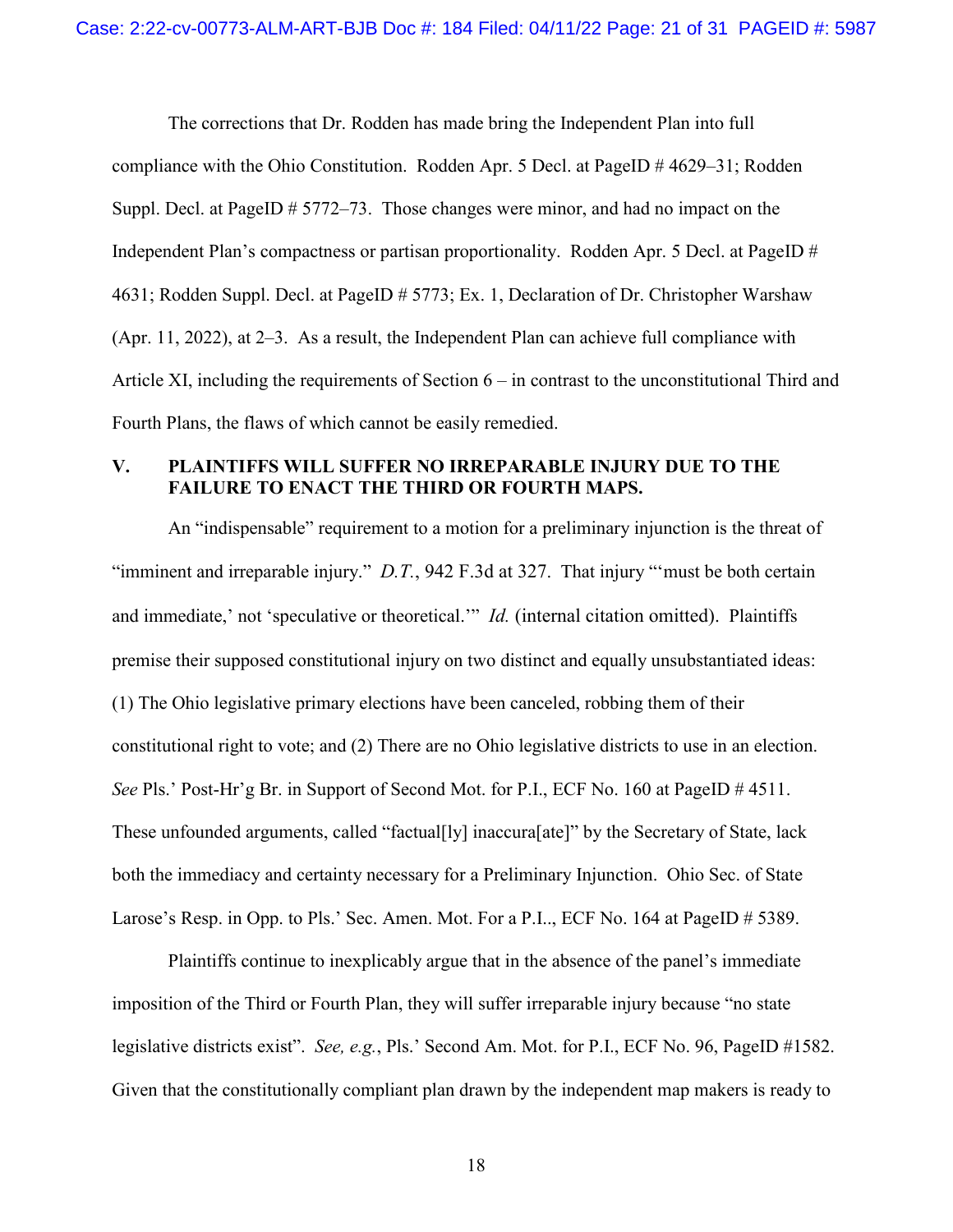implement (with very small adjustments) – and well within the April 20 time frame, if need be – there is no basis for that assertion. *See* Int.-Def Sub. Regarding the Role of the Fed. Ct., ECF No. 163, PageID # 4956. With the Independent Plan nearly complete, and a clear procedure for implementing it, Plaintiffs' alleged constitutional injury of "no districts" is far from "immediate and certain." *D.T.*, 942 F.3d at 327.

Indeed, Plaintiffs seem so sure that this panel will adopt a legislative plan of some kind that they acknowledge the question is not whether the panel will choose a plan, but instead: "What plan?" Pls.' Post-Hr'g Br. in Support of Second Mot. for P.I., ECF No. 160 at PageID  $#$ 4511. This is echoed by the Secretary of State, the party most integrally involved in the mechanics of an election, who simply stated, "Plaintiffs will still be able to exercise their right to vote for a candidate." Ohio Sec. of State Larose's Resp. in Opp. to Pls.' Sec. Amen. Mot. For a P.I., ECF No. 164 at PageID # 5393. As such, the likelihood that there will be no districts or no elections for Plaintiffs to vote in absent this court's immediate imposition of the Third or Fourth Plan is at once speculative and unlikely.

#### <span id="page-21-1"></span><span id="page-21-0"></span>**VI. RESPONSES TO THE COURT'S THREE QUESTIONS**

### **A. Question 1:** *Is there a federal right to vote in a primary if state law requires a primary for state elections? (Please provide the specific text in the Constitution or a constitutional doctrine that grounds this right).*

The Supreme Court has found there to be a right to vote in a primary when a state has made that primary "integral" to state election procedures. *See Smith v. Allwright*, 321 U.S. 649, 664 (1944) ("When primaries become a part of the machinery for choosing officials, **state** and national, as they have here, the same tests to determine the character of discrimination **or abridgement** should be applied to the primary as are applied to the general election.") (emphasis added); *cf*. *United States v. Classi*c, 313 U.S. 299, 318 (1941) (holding there to be a right to vote in a primary where "the primary [is] an integral part of the procedure" for choosing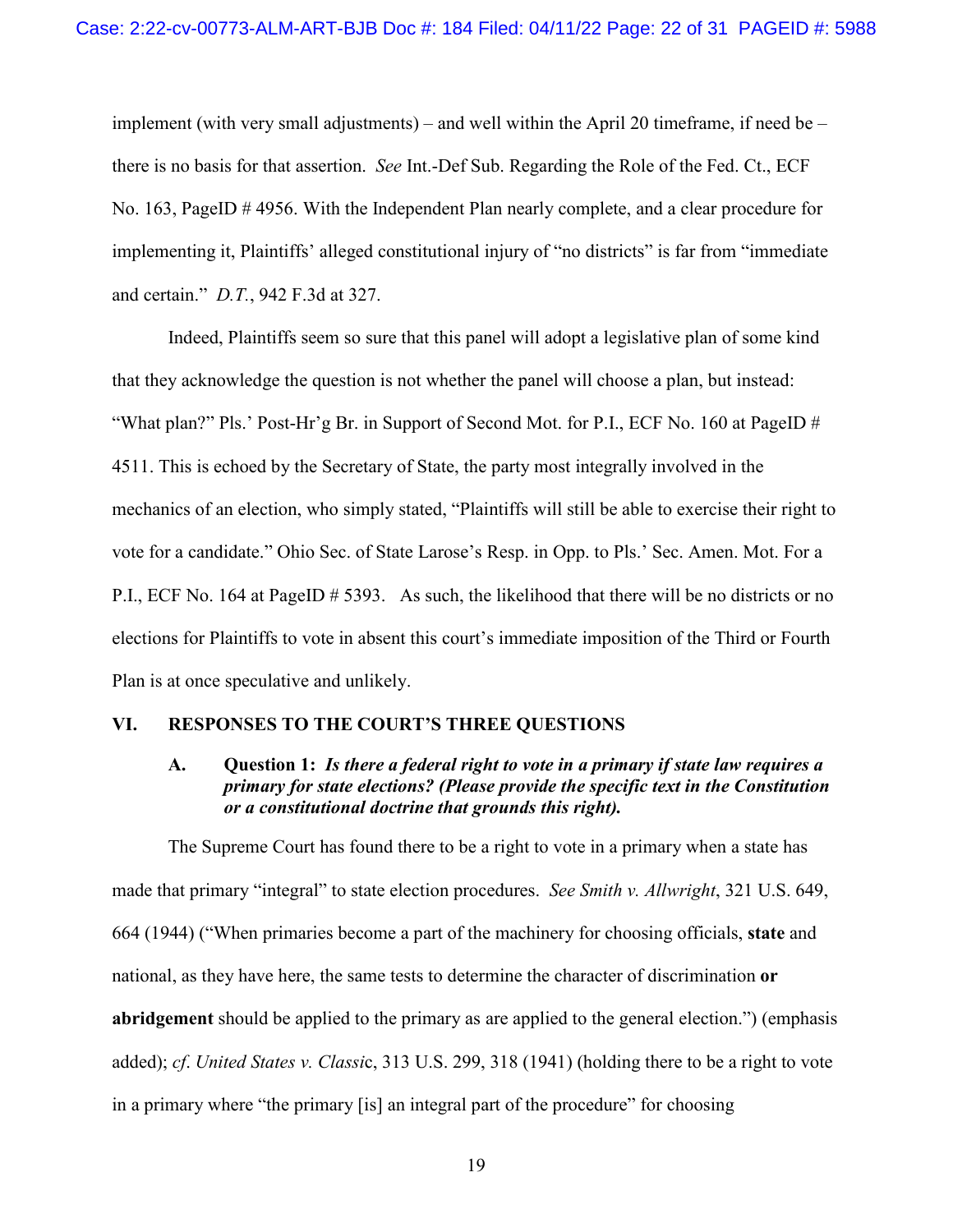congressional representatives). Here a primary for election to the General Assembly has been set forth by Ohio law.

While the Ohio *Constitution* provides for two options to nominate candidates – the primary process or the petition process, *see* Ohio. Ohio Const. Art. V, Sec. 7 – Ohio statutes have provided for a primary only for established parties, O.R.C. § 3501.01 (E)(1). Here the right to vote in a primary is in fact "integral" to the Ohio election procedure. Thus under O.R.C. § 3513.01, the general rule is that primaries are held for the purpose of nominating candidates: "Except as otherwise provided in this section and section 3517.012 of the Revised Code, primary elections shall be held as provided in division (E) of section 3501.01 of the Revised Code for the purpose of nominating persons as candidates of political parties for election to offices to be voted for at the succeeding general election."

In *Classic*, the court found a right to vote in a primary where "the state law has made the primary an integral part of the procedure of choice, or where in fact the primary effectively controls the choice." 313 U.S. at 318. *Smith v. Allwright* came to a similar conclusion, and invoked the reasoning of *Classic* in the context of elections for both federal and state office. Further courts have found that First Amendment rights attach to primary elections. *Storer v. Brown*, 415 U.S. 724, 735 (1974) ("[T]he direct party primary… is not merely an exercise or warm-up for the general election but an integral part of the entire election process, the initial stage in a two-stage process by which the people choose their public officers. It functions to winnow out and finally reject all but the chosen candidates.").

Since Ohio state law provides for primary election, the right to vote attaches. Courts determine when the right to vote has been abridged by using the *Anderson-Burdick* balancing test. *See Anderson v. Celebrezze*, 460 U.S. 780 (1983); *Burdick v. Takushi*, 504 U.S. 428 (1992);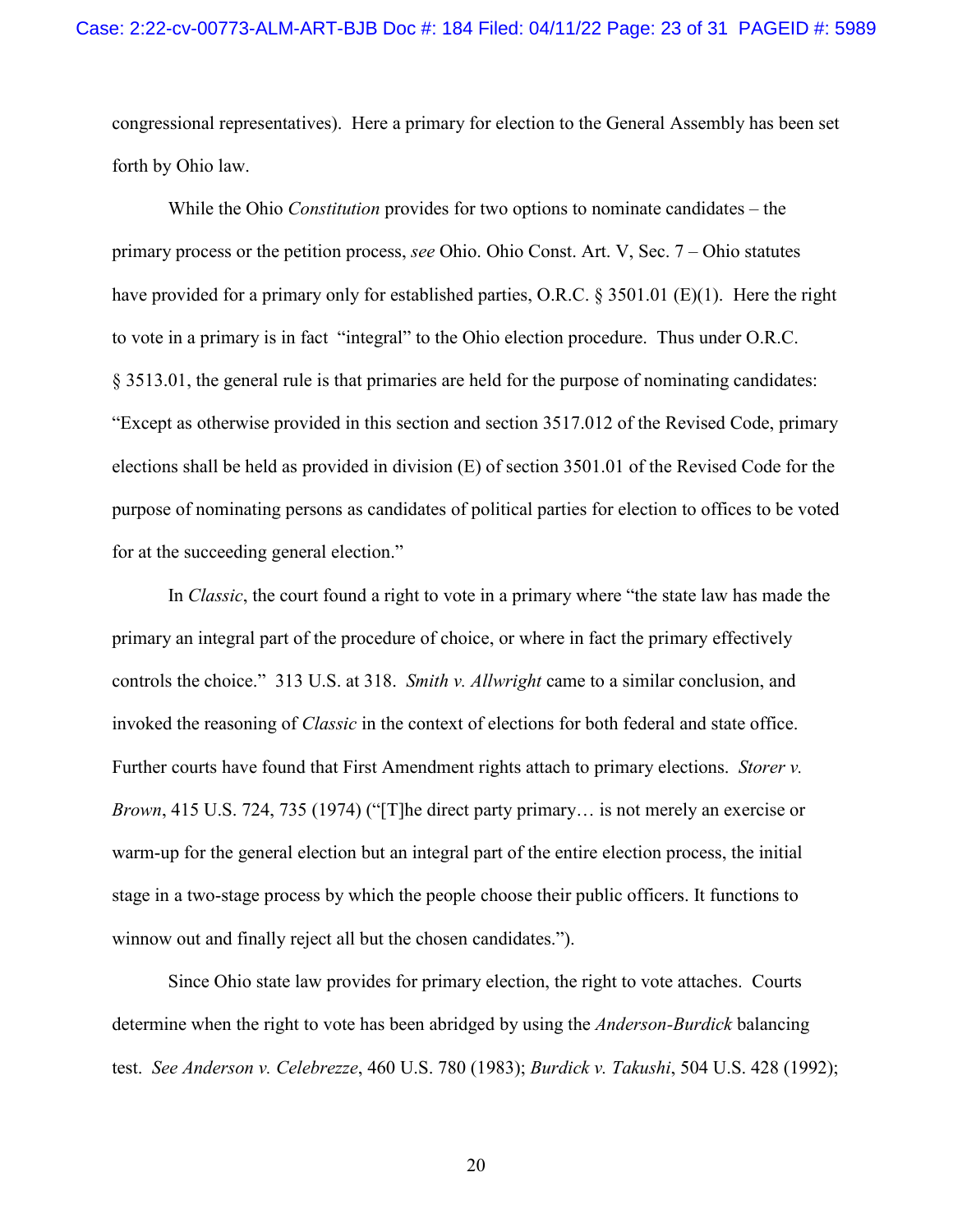*Mich. State A. Philip Randolph Inst. v. Johnson*, 833 F.3d 656, 663 (6th Cir. 2016); *Obama for Am. v. Husted,* 697 F.3d 423, 431 (6th Cir. 2012)*.* Here, failure to hold any primary or a similar orderly process prescribed by Ohio law for appearance on the general election ballot would result in a severe burden on the right to vote not supported by a compelling government interest, failing the *Anderson-Burdick* test. *See Obama for Am,* 697 F.3d at 431.

# <span id="page-23-0"></span>**B. Question 2:** *May Ohio simply not hold a primary and have a general election? If so, how would Ohio law provide for a general election for those seats?***<sup>7</sup>**

The Ohio Constitution does not require primary elections. Article V, Section 7 of the Ohio Constitution states "[a]ll nominations for elective state, district, county and municipal offices shall be made at **direct primary elections or by petition as provided by law**." (emphasis added). The choice of whether to use a primary election or petition as a nomination process is left to the Ohio legislature.

By statute, Ohio requires primary elections "for the purpose of nominating persons as candidates of established political parties for election to offices to be voted for at the succeeding general election." O.R.C.  $\S 3513.01$ .<sup>8</sup> This primary election is supposed to occur "on the first Tuesday after the first Monday in May of each year." O.R.C. § 3501.01 (E)(1).

Yet the May 3<sup>rd</sup> 2022 primary does not include 2022 General Assembly candidates. Under Ohio law, and putting aside any constraints imposed by federal law, the Ohio legislature must rectify this problem by either (1) setting a primary date for the 2022 General Assembly

 $\overline{a}$ 

 $<sup>7</sup>$  Intervenor-Defendants construe this question to concern the contours of what can be done</sup> under Ohio law, as distinct from the constraints imposed by federal law (which is the subject of Question 1, supra).

 $8$  Similarly, the Ohio legislature has used the nomination by petition process for independent candidates (O.R.C. § 3517.257) and newly-formed political parties (O.R.C. § 3517.257).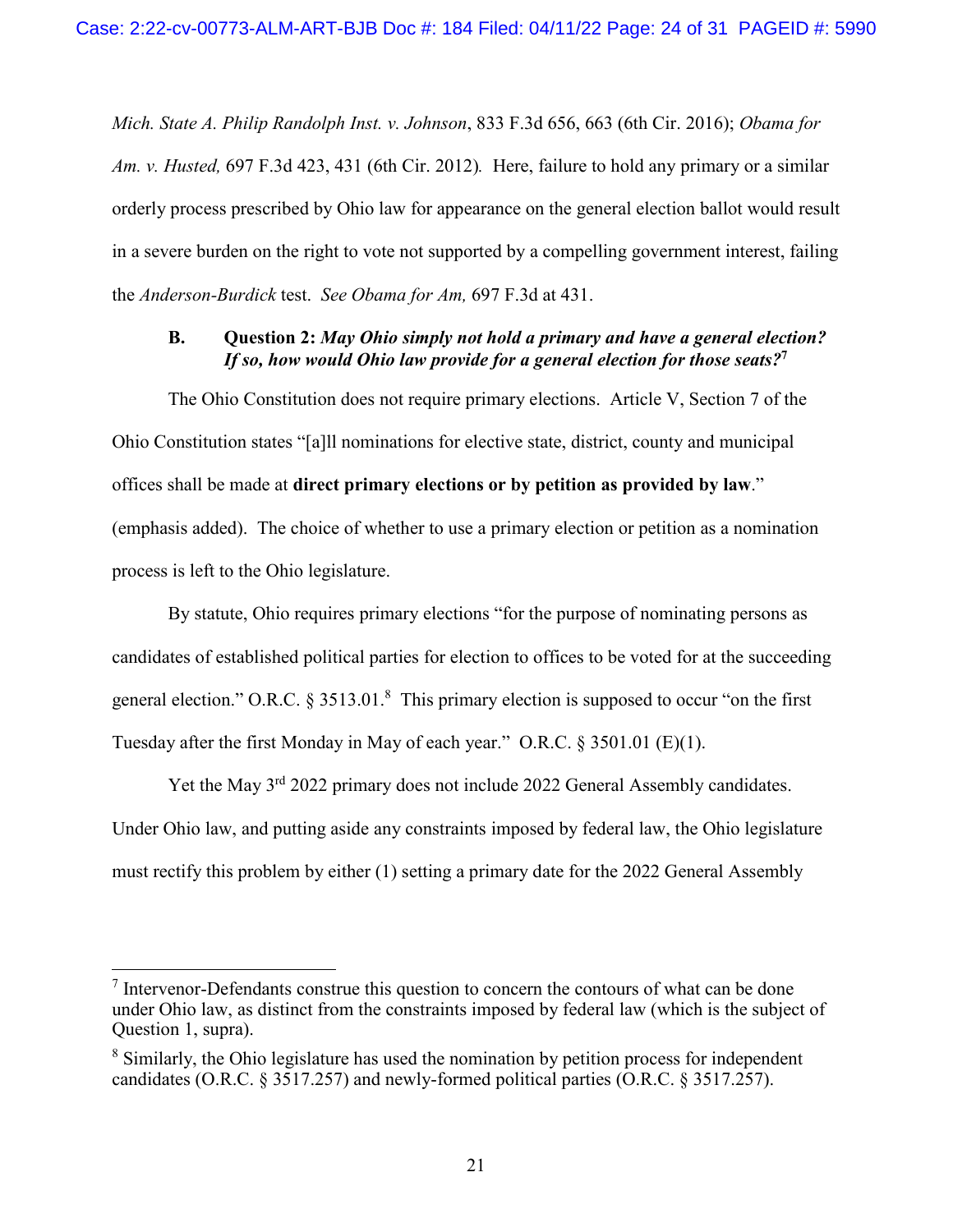election to allow for nomination of candidates of political parties, or (2) setting forth a process by which petitions may be used to place candidates on the general election ballot.<sup>9</sup>

# <span id="page-24-0"></span>**C. Question 3:** *Does the federal court have authority to move a primary election? Where does this authority come from?*

Should the General Assembly fail to act, this Court has the authority to set<sup>10</sup> a primary date. *See, e.g., Sixty-Seventh Minn. State Senate v. Beens,* 406 U.S. 187, 201 n.11 (1972) ("If time presses too seriously [to implement a remedial reapportionment plan], the District Court has the power appropriately to extend the [election deadline] time limitations imposed by state law."); *Quilter v. Voinovich,* 794 F. Supp. 756, 757 (N.D. Ohio 1992), *rev'd on other grounds*, 507 U.S. 146 (1993) (finding state legislative districts unconstitutional, vacating the primary date, and ordering a new one); *see also Upham v. Seamon*, 456 U.S. 37, 44 (1982) (per curiam) ("[W]e leave it to [the District Court] in the first instance to determine whether to . . . reschedule the [congressional] primary elections.").

This power to set the primary date stems from the "broad equitable power" courts have to vindicate constitutional rights. *See Larios v. Cox,* 305 F. Supp. 2d 1335, 1342 (N.D. Ga. 2004) ("We also observe that the court has broad equitable power to delay certain aspects of the electoral process if necessary"). The Supreme Court made this clear in *Sixty-Seventh*, when it cited to *Swann v. Charlotte–Mecklenburg Bd. of Educ.*, 402 U.S. 1 (1971), for the proposition

<sup>&</sup>lt;sup>9</sup> Any petition process would need to be established in such a fashion to respect the rights of all political parties and their supporters to have access to the ballot and to associate in furtherance of their political beliefs. *Williams v. Rhodes*, 393 U.S. 23, 30–31 (1968) and *Libertarian Party of Ohio v. Blackwell*, 462 F.3d 579, 585 (6th Cir. 2006) ("The right to form a party for the advancement of political goals means little if a party can be kept off the election ballot and thus denied an equal opportunity to win votes.")

 $10$  Intervenor-Defendants construe the term "move" in the Courts' question to mean "set" a primary date, given that, at present, there is no operative primary date for the General Assembly election that this Court needs to "move."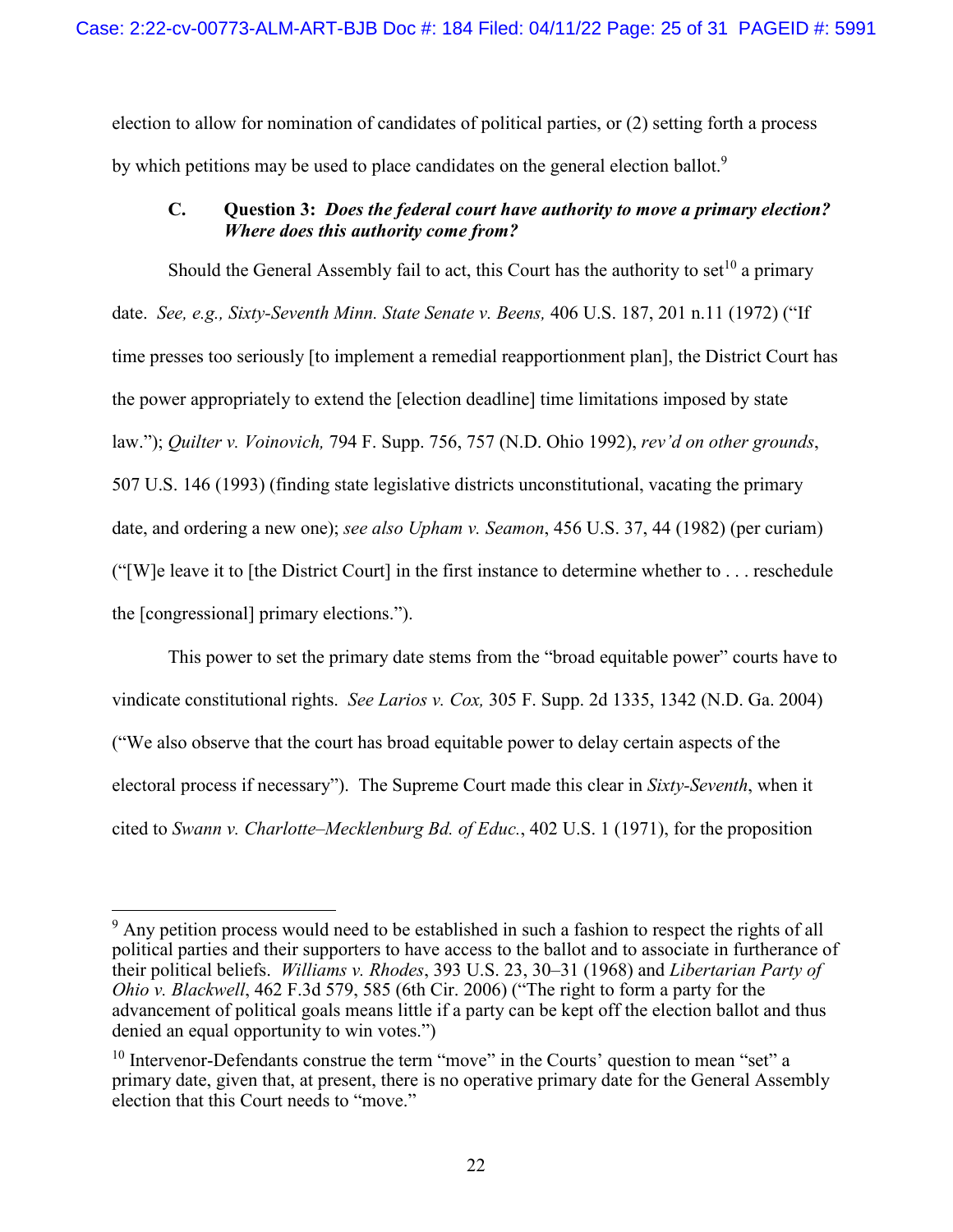that a district court has the power to move back election deadlines. *Sixty-Seventh,* 406 U.S. at 201 n.11. The Supreme Court in *Swann* stated that "[o]nce a right and a violation have been shown, the scope of a district court's equitable powers to remedy past wrongs is broad, for breadth and flexibility are inherent in equitable remedies." 402 U.S. at 15. As such, it is clear this Court may set a primary deadline if necessary to vindicate the constitutional rights of Ohioans.

### <span id="page-25-0"></span>**VII. THIS COURT CAN ENACT REMEDIES THAT MINIMALLY INVADE THE STATE REDISTRICTING, ELECTION, AND JUDICIAL PROCESS.**

### <span id="page-25-1"></span>**A. The State Redistricting Process Should Be Permitted to Continue Until April 20, 2022.**

As an initial matter, the Court should not do anything that would intrude on Ohio's redistricting process. If an August 2, 2022 primary is scheduled, then the deadline for the completion of the Ohio state redistricting process should be 104 days before the primary, *i.e.,* on April 20, 2022.

# <span id="page-25-2"></span>**B. This Court Should Only Set a Primary Date if Ohio Does Not Do So by April 20, 2022.**

Ohio law expressly prohibits anyone other than the Ohio General Assembly from setting a primary date. O.R.C. § 3501.40 ("[N]o public official shall cause an election to be conducted other than in the time, place, and manner prescribed by the Revised Code"). While this Court has the authority to set a primary date, as noted above, *see* Section VI.C, Intervenor-Defendants respectfully submit that it should only do if the General Assembly fails to do so by April 20, 2022. If this Court acts on April 20, 2022 to (1) set August 2 as the primary, and (2) order a constitutional district plan, there will be sufficient time for the plan to be implemented.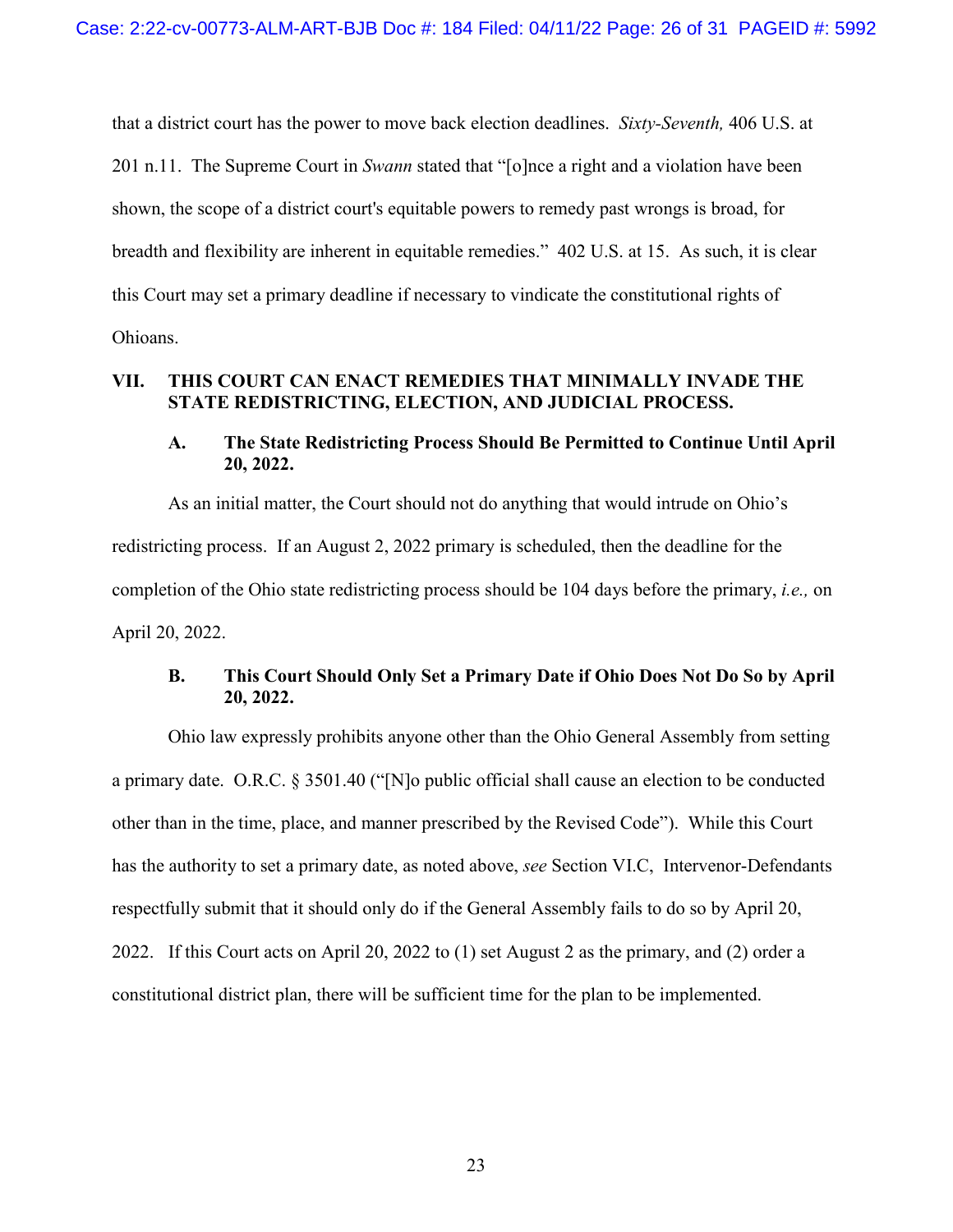### <span id="page-26-0"></span>**C. The Independent Plan Can Be Timely Implemented if this Court Must Implement a Plan.**

If a primary date is set for August 2, 2022 primary, the Secretary has testified that a redistricting plan will be needed 104 days before that date. And to the extent the Ohio state mapdrawing process reaches April 20, 2022 without a valid General Assembly plan, this Court will need to implement a plan for an August 2 primary. Given the Court's preference to "do is the least amount of damage to Ohio law," implementing the unconstitutional Third or Fourth Plans should not be an option. Tr. of Hr'g on P.I. Mot., ECF No. 150 at PageID  $\#$  4343:1–3. Instead, the Court should order the implementation of the Independent Plan (with minor modifications), which is substantially compliant with Ohio's Constitution. *See* Section IV, *supra*.

### **1. The Independent Plan can be readily implemented.**

<span id="page-26-1"></span>The record demonstrates that the Independent Plan – with very few modifications – could be fully compliant with Ohio's Constitution. *See* Section IV.C, *supra*; *see also See* Tr. of Hr'g on P.I. Mot., ECF No. 150 at PageID # 4367:10–20; 4369:2–6; 4376:6-24 (testimony of C. Glassburn). The Independent Plan can be finalized within a day. *Id.* at PageID # 4369:2–6 ("Q. Mr. Glassburn, you had said that there might be some technical flaws in the independent mapmakers' map. How long would it take, in your opinion, to identify and fix those technical flaws? A. No more than one day.").

And the submission of a corrected Independent Plan by Dr. Rodden has further brought the Independent Plan to the point of implementation. Rodden Apr. 5 Decl. at PageID # 4631; Rodden Suppl. Decl. at PageID # 5773; Ex. 1, Declaration of Dr. Christopher Warshaw (Apr. 11, 2022), at 1–3; *see also* Section IV.C, *supra*.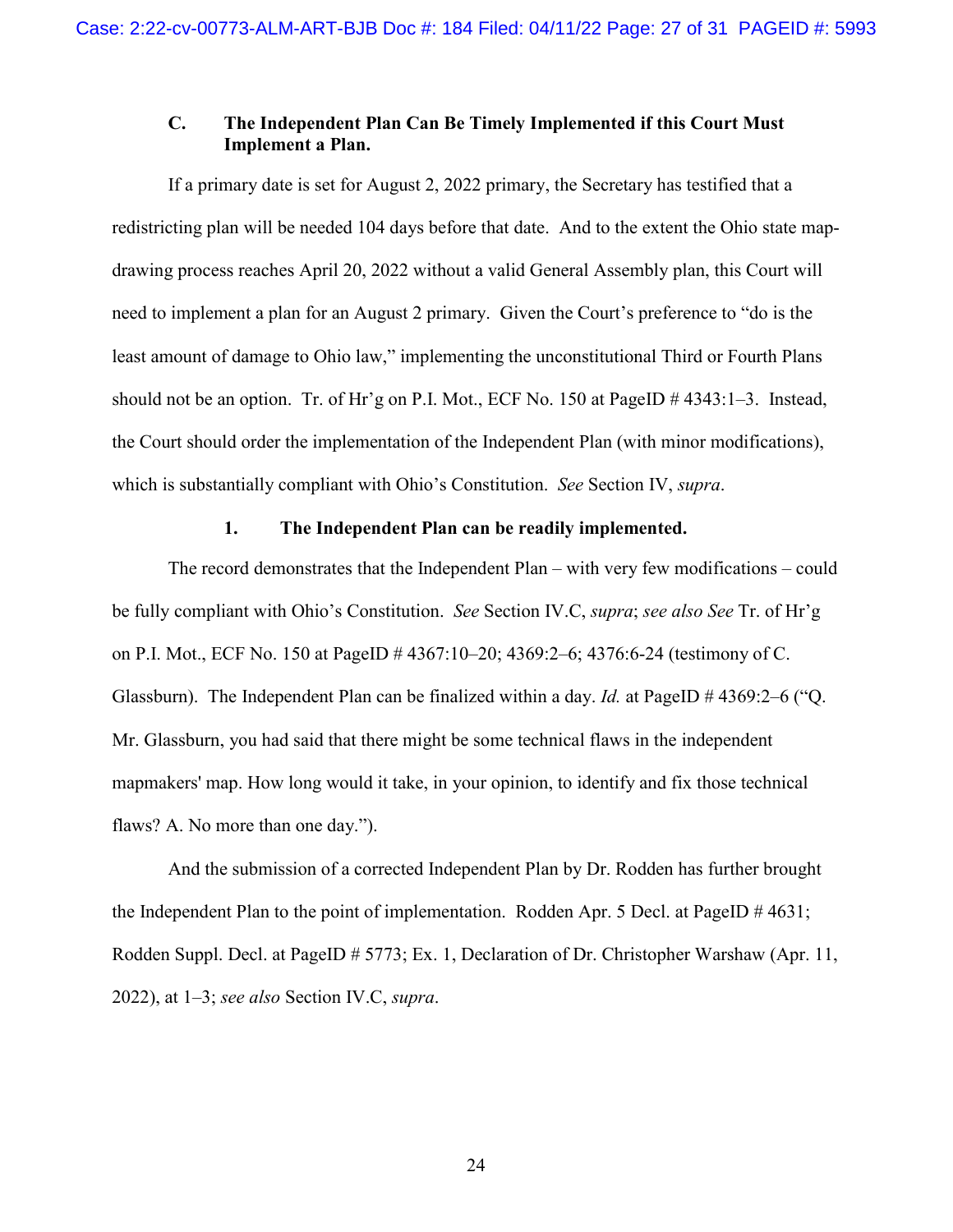### **2. There is time to implement the Independent Plan.**

<span id="page-27-0"></span>The Ohio Secretary of State has indicated that, if a primary is scheduled for August 2, it would be possible to implement a new plan, whether "previously adopted or not," so long as he has the new plan by April 20, 2022. Ohio Sec. of State Larose's Resp. in Opp. to Pls.' Sec. Amen. Mot. For a P.I., ECF No. 164 at PageID # 5404–05 ("[T]he Secretary and Ohio's 88 county boards of elections need the new electronic shape files and census block allocation files ready and in hand no later than April 20, so the county boards/vendors can reprogram their voting systems" for use in an August 2 primary).

To the extent the timing requires modification of any of the various interstitial deadlines in Ohio's election process, the Court has the capability to adjust them to ensure the Independent Plan can be implemented. *Id.* at PageID # 5390 ("[I]t might become necessary for this Court to issue additional orders to automatically adjust the various statutory dates for primary elections in Ohio."); *see Larios v. Cox,* 305 F. Supp. 2d 1335, 1342 (N.D. Ga. 2004) ("We also observe that the court has broad equitable power to delay certain aspects of the electoral process if necessary").

### **3. Drs. Johnson and McDonald should be appointed as Special Masters to confirm that the (Revised) Independent Plan is complete and fully compliant.**

<span id="page-27-1"></span>To the extent that the completion of the Independent Plan requires a few additional days beyond April 20 to complete, the Court should permit that to occur in order to ensure the implementation of a General Assembly plan that complies with the substantive requirements of Article XI of Ohio's Constitution. This can be done quickly by the appointment of a Special Master.

The Independent Plan can most quickly be brought to the point of implementation by the appointment of Drs. Johnson and McDonald as Special Masters. They are the best equipped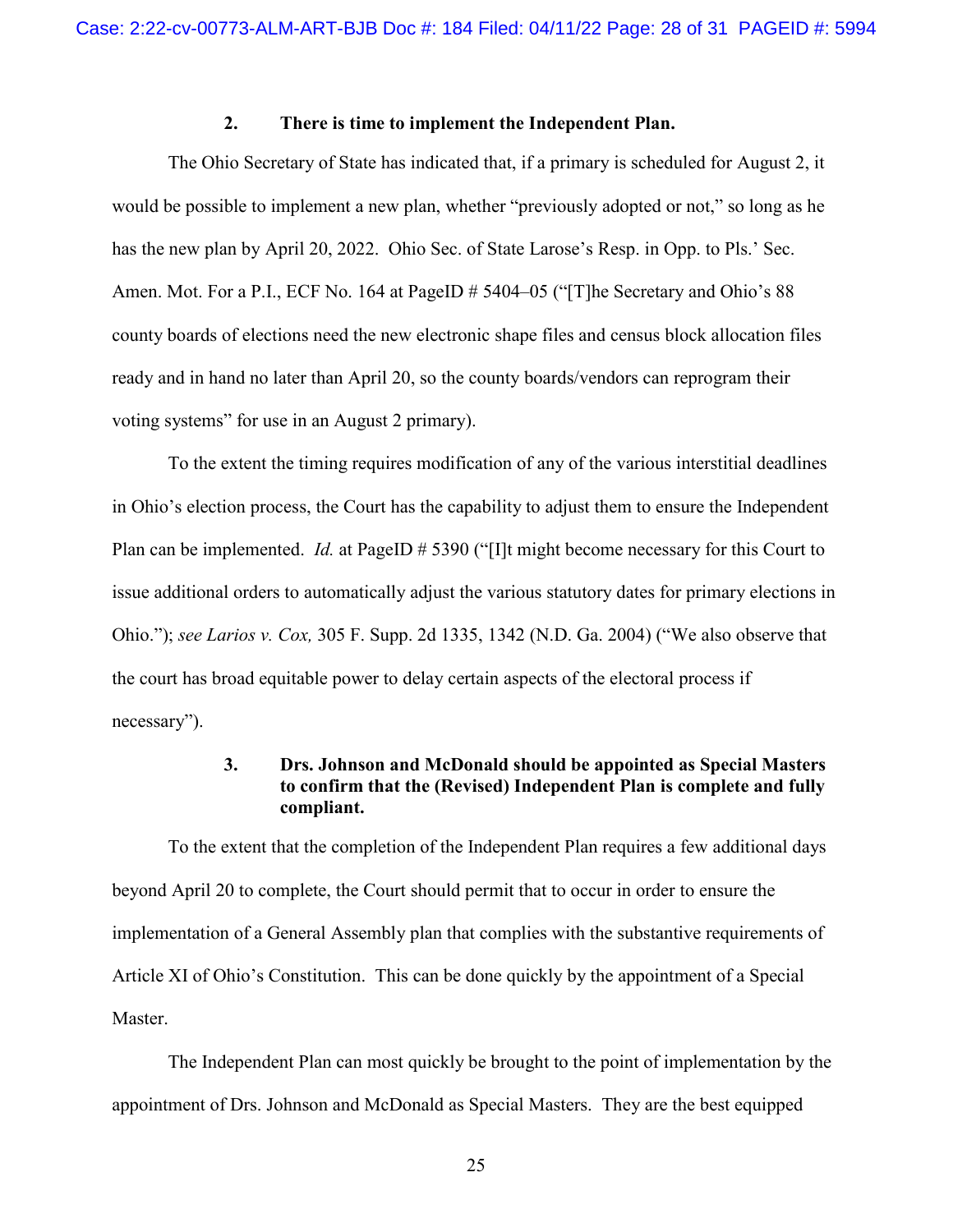individuals to perform this task, given their prior investment in the process. Ex. 9 to Int.-Def Sub. Regarding the Role of the Fed. Ct., Tr. of Mar. 21, 2022 Ohio Redistricting Comm'n Hrg., ECF No. 163 at PageID # 5196–97.

In light of the nominal amount of work needed to finalize the Independent Plan, LVW Intervenor-Defendants propose that the Special Masters be directed to begin work no later than April 18. This will assure that that there is a plan available should the Ohio General Assembly set August 2 as the primary date, and the Ohio process not produce a final plan by April 20.

#### <span id="page-28-0"></span>**VIII. CONCLUSION**

This Court's guiding principle should be to interfere as little as possible with the choices made by Ohio. Accordingly, Intervenor-Defendants urge that this Court permit the Ohio process to continue to its completion.

Dated: April 11, 2022

Robert D. Fram COVINGTON & BURLING, LLP Salesforce Tower 415 Mission Street, Suite 5400 San Francisco, CA 94105-2533 (415) 591-6000 rfram@cov.com

James Hovard\*\* COVINGTON & BURLING, LLP 3000 El Camino Real 5 Palo Alto Square, 10th Floor Palo Alto, CA 94306-2112 (650) 632-4700 jhovard@cov.com

\* *Pro hac vice* application forthcoming \*\* *Pro hac vice* application pending

Respectfully submitted,

*/s/ Freda J. Levenson*  Freda J. Levenson (0045916) *Counsel of Record*  ACLU OF OHIO FOUNDATION, INC. 4506 Chester Avenue Cleveland, OH 44103 (614) 586-1972 x125 flevenson@acluohio.org

David J. Carey (0088787) ACLU OF OHIO FOUNDATION, INC. 1108 City Park Avenue, Suite 203 Columbus, OH 43206 (614) 586-1972 x2004 dcarey@acluohio.org

Alora Thomas\* Julie A. Ebenstein\* AMERICAN CIVIL LIBERTIES UNION 125 Broad Street New York, NY 10004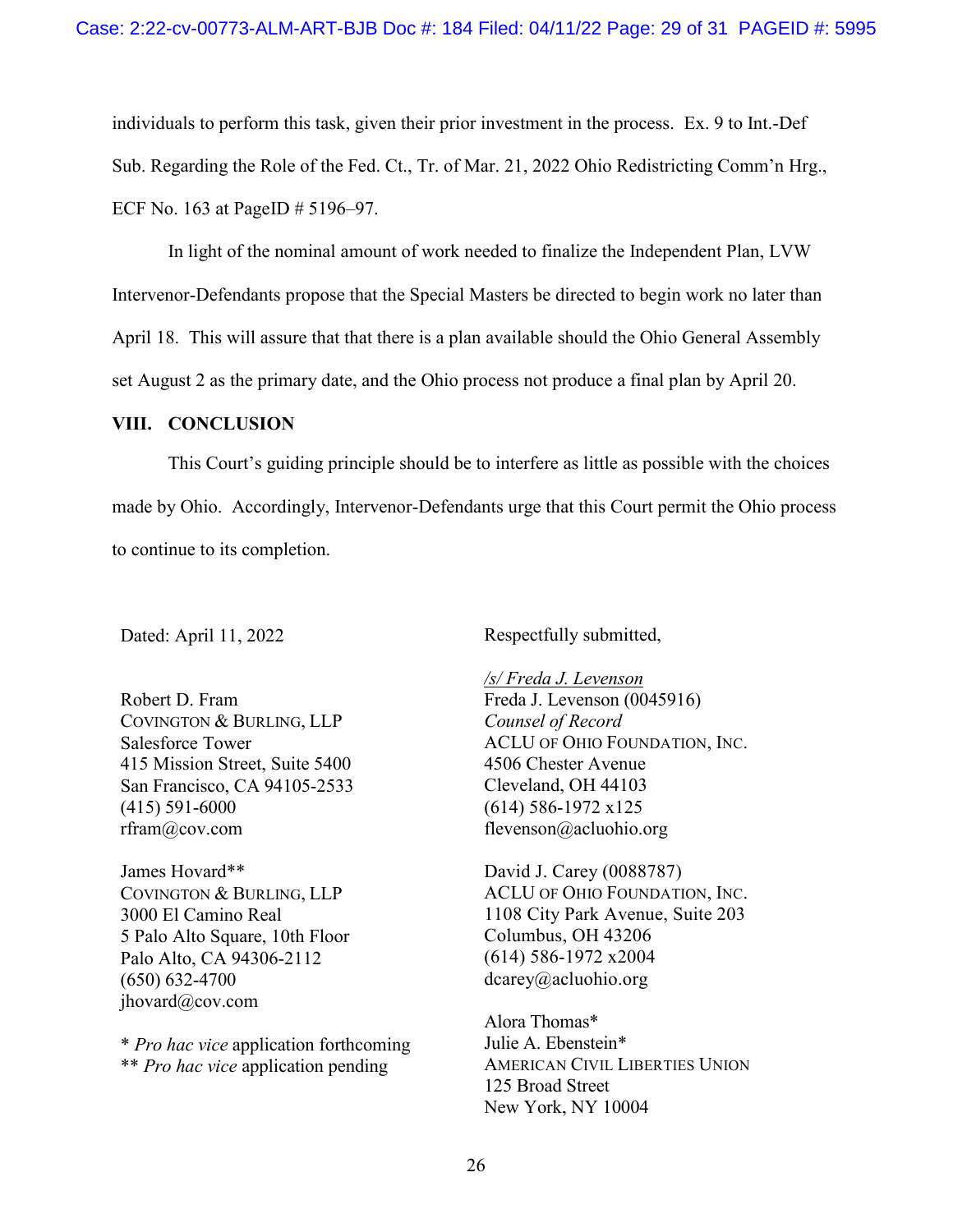Case: 2:22-cv-00773-ALM-ART-BJB Doc #: 184 Filed: 04/11/22 Page: 30 of 31 PAGEID #: 5996

(212) 519-7866 athomas@aclu.org jebenstein@aclu.org